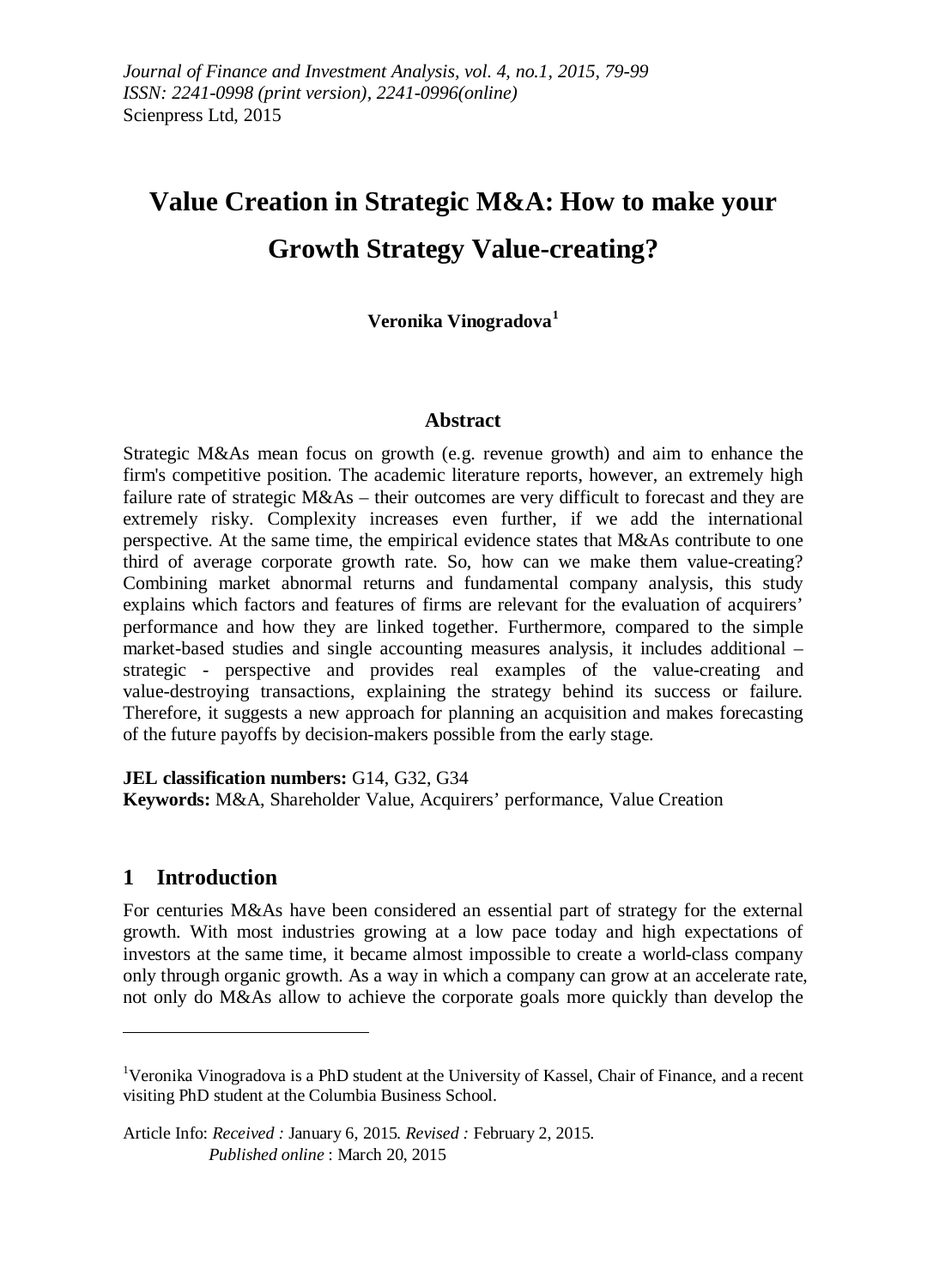skills in-house, but they also bring competitive edge in entering new markets, or extending the existing product portfolio. Empirical evidence states that corporate acquisitions contribute to the one third of average corporate growth rate, compared to other options such as growth in the market segments of firm's portfolio or market share performance with 60% and 4% respectively (Baghai et al. (2009)). At the same time, the "growth" companies enjoy higher multiples and higher market value. That pushes additional pressure on Executives, making them desperate to grow and even become willing to undertake high-risk strategies to accelerate growth (Kim et al. (2011)). This trend becomes even more noticeable among the CEOs hired with a mandate for change, who perform deals to change the strategic direction of a firm, especially during their first year (Cass Business School (2009)). Therefore, it is not surprising that M&As represent by far the largest use of capital in the corporate world. The results of the recent surveys prove that spending cash on funding acquisition is confirmed as a main goal of capital allocation by 53% of surveyed executives (Mauboussin/Callahan (2014)). This is best expressed in the increasing deal activity, which is on the rise again after a long period of economic depression. In most cases, however, a "desperate" strive for growth does not bring expected results. Limited capital and higher expectations from shareholders cause to take a closer look at how capital allocation decisions are made. To solve the growth problem, the acquisitions should be built, according to Harding/Rovit (2004) on sound understanding how the company creates value and what its competitive environment is. In other words, the main focus of acquisition should be not just to help the company to grow fast, but to contribute valuably to its strategy facilitating sustainable excess returns.

The present study focuses on the analysis of the determinants of success in strategic acquisitions performed throughout the last decade. Looking for the key drivers of success it takes into consideration both the market returns around the announcement and operating performance of the acquiring companies. Combining both market abnormal returns and fundamental company analysis, it helps to understand which features of firms are relevant for the evaluation of acquirers' performance and how they are linked together. Furthermore, compared to the simple market-based studies and single accounting measures analysis, it includes additional perspective and provides real examples of the value-creating and value-destroying transactions, explaining the strategy behind its success or failure. Therefore, it brings in a new perspective and approach to be considered while planning the acquisition and makes forecasting of the future payoffs as well as strategic and financial planning for a successful acquisition possible from the early stage. As a result, it increases the efficiency of acquisition strategy and considers changing dynamics of capital allocation.

## **2 Strategic Framework**

What should the Executives, engaging in M&As, consider to make the acquisition value-creating? What should guide them in their capital allocation decisions? The concept of the Value-based-Management states that a strategic move is value-enhancing if it increases the overall value of a company for its shareholders. The increase in value can be expressed in terms of additional economic value added or better performance of shares of a company in the capital market. Both developments are linked and influence each other. Breaking down the concept of value further, we will see that it strongly depends on the operating performance and future growth potential of a firm as well as its ability to earn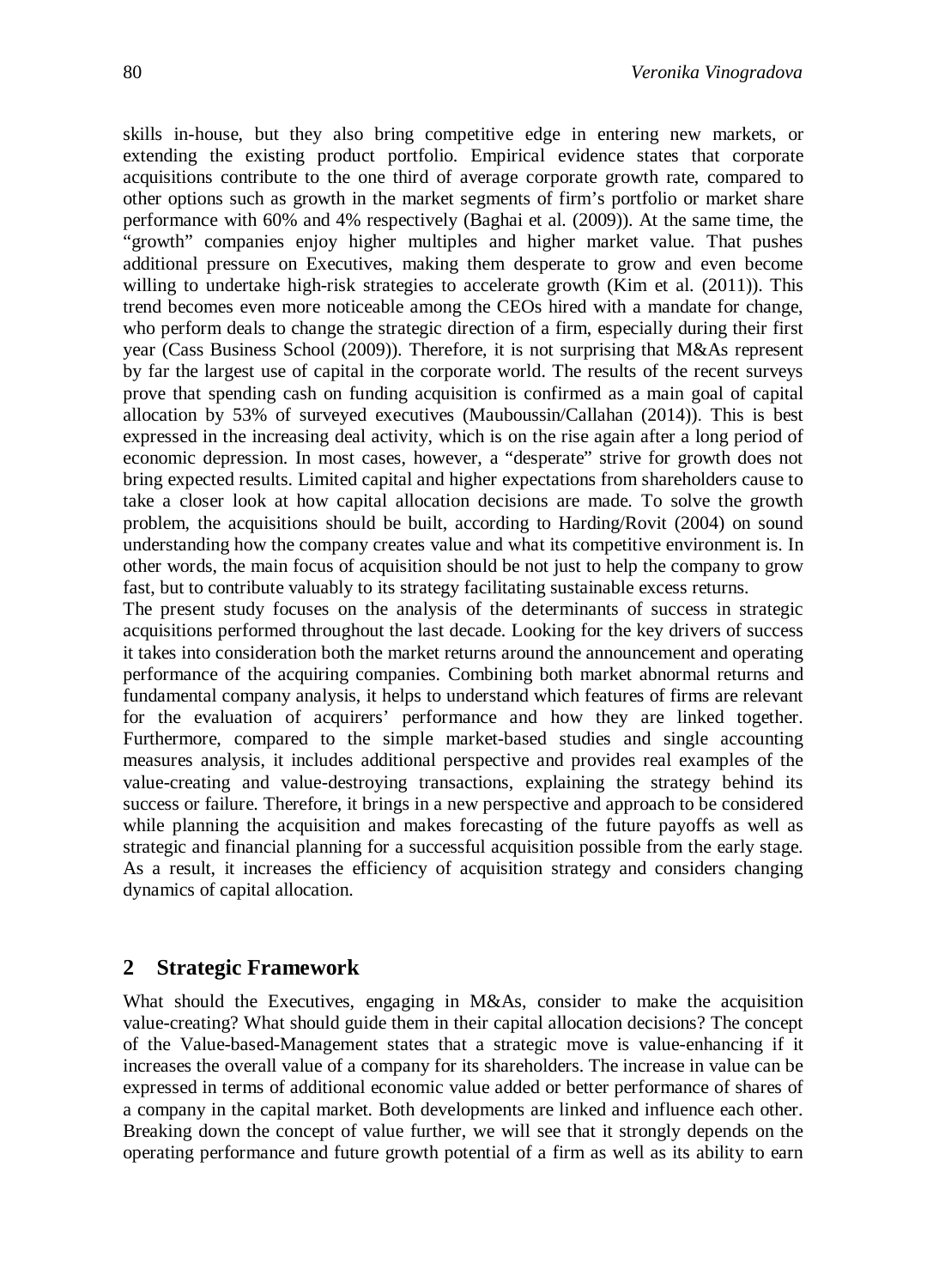returns on capital invested (Damodaran (2005), Brealey/Meyers (2003), Koller/Goedhart/Wessels (2010)). If this positive development exists, the market will react positively and the share price for the company will increase. In terms of M&As, that means that a transaction that allows a company to increase its operating performance and its growth rates can be considered to be successful. However, an increase in operating performance alone is not enough, as there is a future growth potential which is most valuable for the investors. In the first case, striving for improvement in the operating performance, the CEO will be interested in the acquiring a company with resources needed, usually overpay, put those resources into own business and

let the target die. In the second case, aiming to grow the company, CEO will focus on the achieving future growth through complementing, extending or even transforming the own business model. The point the CEO should keep in mind while making the decision, however, is that the acquisition of a company for its resources will not bring an unexpected growth (Christensen et al. (2011)). The acquisitions that are completed to improve the financial or operational performance of the acquirers are of little interest for the investors. Indeed, they rarely reward managers for them, fairly thinking that their opportunity costs are too high and they punish stock values ruthlessly if management misses the promised results. For the CEO, who is looking for an increase in company's performance that means that an unexpected jump in the shares will never come. As good operational performance is a key pre-determinant for future growth, the main goal of this acquisition strategy may be achieved, however will not have any impact on the growth potential of a company.

Following this reasoning, a strategic acquisition means focus on growth. It does not aim to improve the company's operating performance in the short-term focusing on the returns, but rather has as a goal to secure competitive edge and enhance the company's competitive position. However, the required growth should be value-enhancing. That means that growth alone does not imply value creation. A value-enhancing capital allocation requires a sharp analytical framework and independence of decisions for each investment opportunity in order to make the best choices. Following, we can assume that acquirers with a strong pre-event record of creating shareholder wealth are more likely to pursue value-creating to value-neutral acquisitions and to achieve higher returns than acquirers that show a record of destroying shareholder value. In other words, the potential for generating value in strategic acquisitions is linked to the pre-event ability of a firm to create shareholder wealth.

Based on their pre-event performance, I differentiate between the strategic and financial acquisitions (Vinogradova (2015)). The companies having strong positive NOPAT performance will focus on pursuing the strategic acquisitions for growth in order to be able to sustain their high profit margins and their competitive advantage over time. The companies with negative NOPAT performance will focus on improving it. Their decision to pursue an acquisition in order to reduce costs or add additional assets is of purely short-term pecuniary interest. Therefore, I call these acquisitions financial acquisitions as their primary goal is resource re-allocation and they don't create additional sustainable value for the shareholders. Returning back to the empirical studies in the field of M&As, their results show that the most acquirers focus on improvements in the resource allocation, rather than increase in growth rates and enhancement of their competitive position. According to Devos et al. (2009), who analyzed 264 large mergers between 1998 and 2004 based on Value Line forecast, the average synergy gains for the combined company were 10,03%. Tax savings contributed to 1.64% in additional value, operating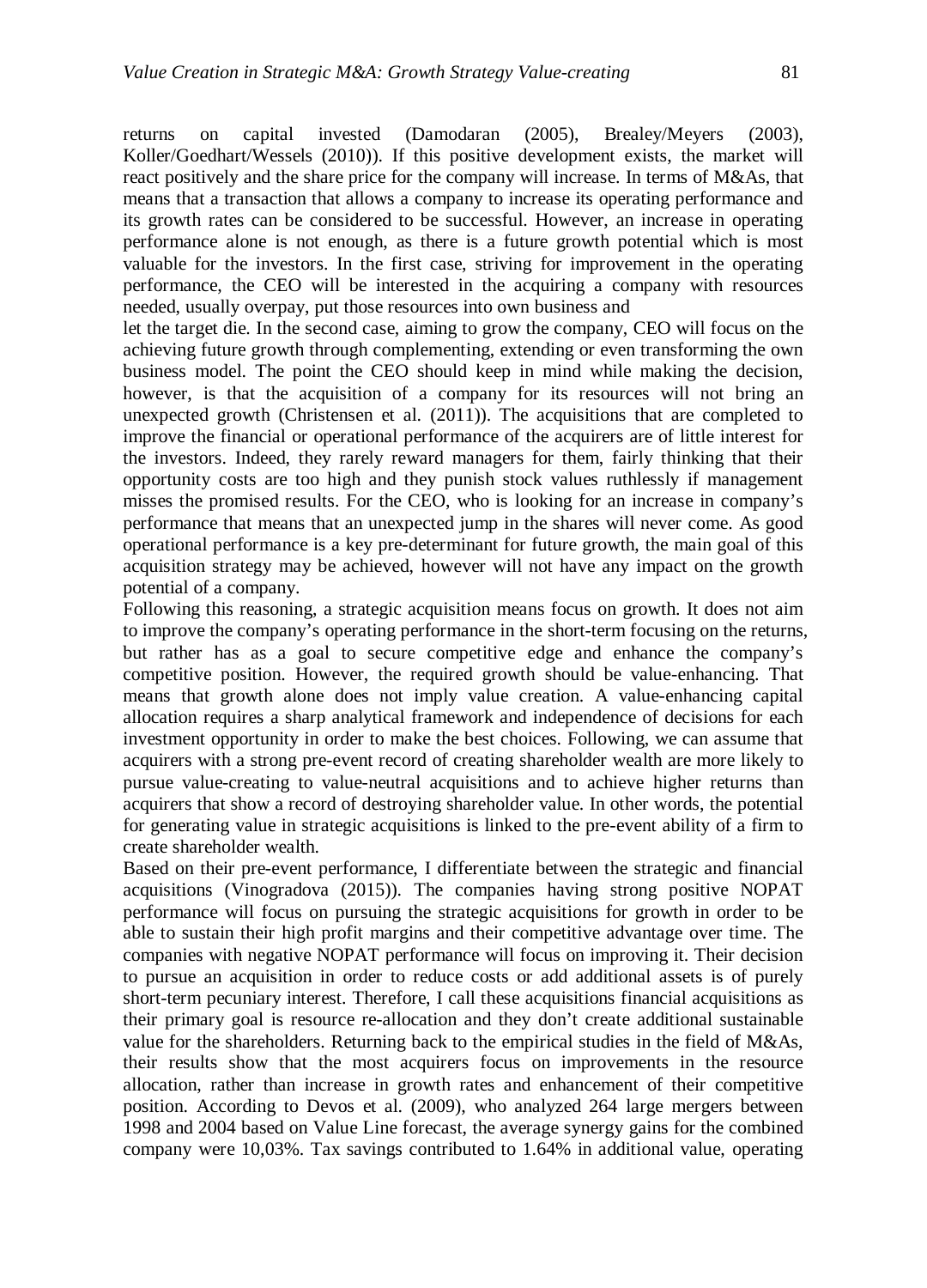synergies accounted for 8.38%. They were primarily achieved by reduced investment expenditures rather than by increased operating profits. Are these results really valued by investors?

We know that the resource allocation alone does not create additional growth and rather lead to "conservation of value" (Brealey/Meyers (2003)), even though this strategic move seems to be lucrative. A strategic move for growth, however, can bring additional long-term value. At the same time, to create additional value even the management of the strong-performing firms should understand when the value comes from, make it measurable, set the right goals and navigate the acquisition in the way it strengthens the company's competitive position, as it is exactly the ability of the firm to grow without destroying its existing strong performance what brings outstanding results. Indeed, the results of my previous research (Vinogradova (2015)) confirm that the pre-event performance of acquiring companies impacts the market reaction on the announcement of the strategic acquisition. Based on their knowledge of the pre-event performance of acquiring company, the investors value the strategic moves for growth of the strong-performers with higher growth rates, assuming correctly that this move will allow acquiring firms with the good performance to continue growth while sustaining good financial record and therefore creating value for the shareholders. At the same time, they ruthlessly punish the acquirers with weak pre-event performance and low growth rates, being rather cautiously about their future growth. The strong financial discipline before the transaction allows the acquiring company to grow further, creating value for its shareholders. As a result, I can state that a strategic acquisition for growth implies a strong pre-event performance of the acquiring company and ability to allocate its capital wisely, taking into consideration risk-adjusted returns and possible long-term value created.

## **3 Analysis of Market-based Performance**

The market-based analyses point out the key determinants, influencing the share price of the acquiring companies around the announcement of the transaction.

## **3.1 Data Sample and Methodology**

### **3.1.1 Data Sample**

The research sample comprises 101 international public companies, involved in at least one transaction through the time period from 2000 to 2010. The transactions were identified using data from Thomson's SDC International M&A Database, Bloomberg and Lexis/Nexis Database and 102 were randomly chosen to be included in the sample. The data sample was further reduced by those transactions, the financial data for which were not available in the Worldscope and DataStream Databases. Returns on individual shares as well as market indices were obtained from Thomson Reuters Datastream Database. Acquirer- and target specific financial data are obtained from Thomson Reuters One Banker Worldscope Database.

To be included in the sample, the transactions satisfied all of the following selection criteria:

• the acquirer is a publicly traded company at least 200 trading days prior and 20 trading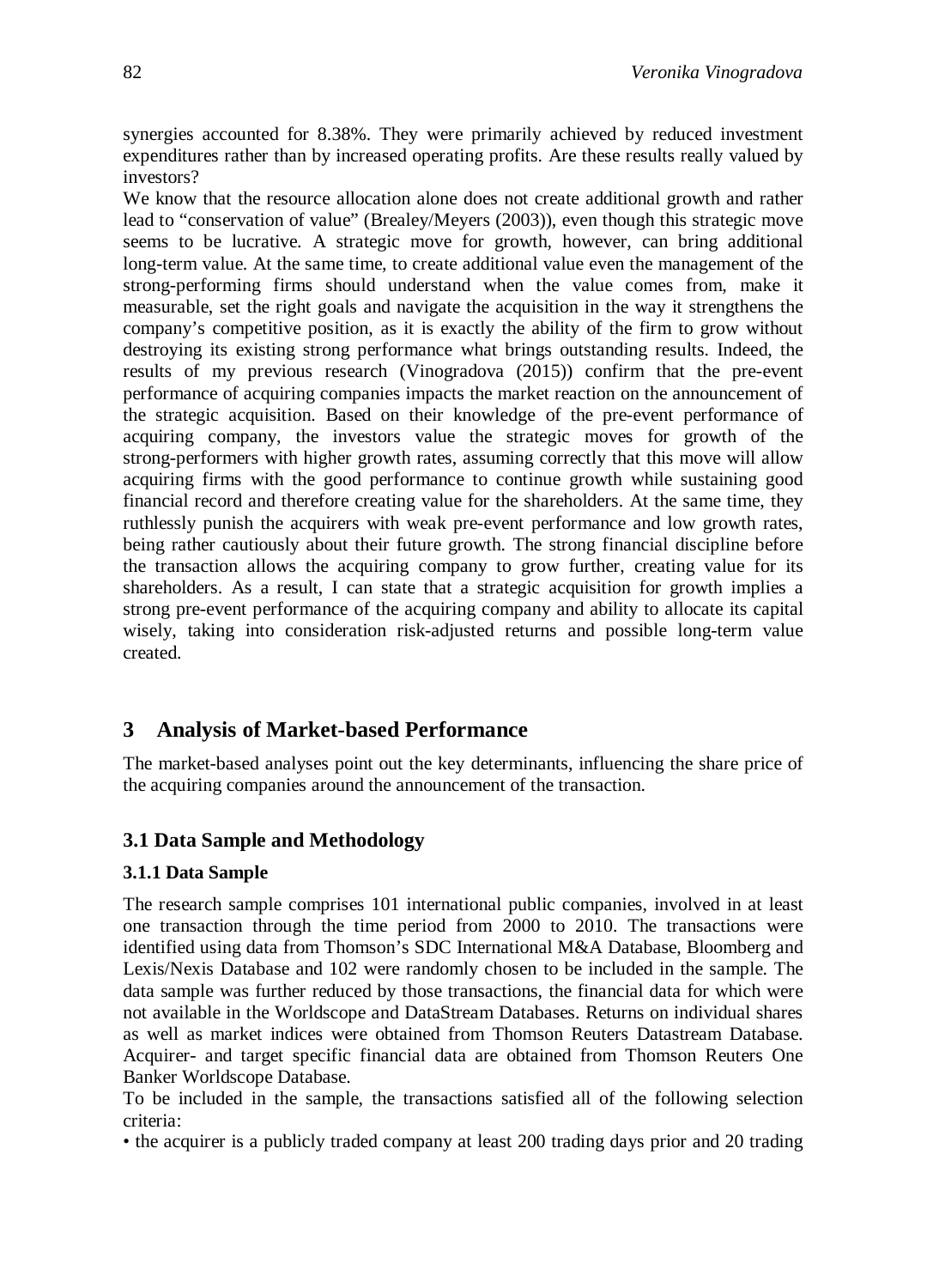days after the initial public announcement of the transaction

- the transaction volume exceeds \$500mn
- the acquirer has after purchase 100% of the voting power of the target company
- the transaction was announced between 1 January 2000 and 31 December 2010
	- the acquisitions are friendly or neutral
	- the acquisition has a strategic intent
	- the transaction was completed.

The acquisitions in the data sample were completed both nationally and internationally and included all the business sectors, excluding financial services and real estate. Table 1 summarizes the key statistics of the data sample.

| Table 1: Description of Data Sample |            |                  |               |            |                                    |  |  |  |  |  |
|-------------------------------------|------------|------------------|---------------|------------|------------------------------------|--|--|--|--|--|
|                                     |            | Internationality |               |            | Industry                           |  |  |  |  |  |
| Descriptive properties              | All        | National         | International |            | Same Industry Different Industries |  |  |  |  |  |
| Number of transaction               | 101        | 72               | 29            | 87         | 14                                 |  |  |  |  |  |
| in $%$                              | 100%       | 71.29%           | 28,71%        | 86,14%     | 13,86%                             |  |  |  |  |  |
| Total value (\$mn)                  | 625.379,46 | 502.723,90       | 122.655,55    | 542.377,08 | 83.002,37                          |  |  |  |  |  |
| in $%$                              | 100%       | 80,39%           | 19,61%        | 86,73%     | 13,27%                             |  |  |  |  |  |
| Mean value (\$mn)                   | 6.191,88   | 6.982,28         | 4.229,50      | 6.234,22   | 5.928,74                           |  |  |  |  |  |
| Median value (\$mn)                 | 2.294,52   | 2.173,64         | 2.294,52      | 2.495,68   | 1.731,46                           |  |  |  |  |  |

The sample includes 101 transactions, which were pursued by 92 companies. 14% of them were listed in the NASDAQ, 58% in the NYSE and 28% at the exchanges outside of the USA at the time of the announcement. One third of the sample is represented by the international transactions, where an acquirer bought the target outside its home country. None of the targets was acquired in a hostile transaction. More than half of the transactions were announced in the period from 2004 to 2008, while with 23 announced deals the highest transaction activity in the sample was observed for the year 2000. Table 2 shows the number of acquisitions by the year of announcement.

|      | <b>Total Value</b><br>Value per firm<br>Year |                  | Number |    | Internationality       | Strategic Intent |                     |  |
|------|----------------------------------------------|------------------|--------|----|------------------------|------------------|---------------------|--|
|      | $(in$ $SUS)$                                 | (in <b>SUS</b> ) |        |    | National International |                  | Focused Diversified |  |
| 2000 | 87.484,19                                    | 5.832,28         | 15     | 10 | 5                      | 12               | 3                   |  |
| 2001 | 56.513,80                                    | 5.651,38         | 10     | 6  | 4                      | 9                |                     |  |
| 2002 | 20.198,97                                    | 2.885,57         |        | 4  | 3                      |                  | $\Omega$            |  |
| 2003 | 8.163,01                                     | 2.040,75         | 4      | 3  |                        | 3                |                     |  |
| 2004 | 7.108.96                                     | 1.777,24         | 4      | 3  |                        | 3                |                     |  |
| 2005 | 170.424,94                                   | 10.651,56        | 16     | 12 |                        | 13               | 3                   |  |
| 2006 | 100.588,90                                   | 5.294,15         | 18     | 13 |                        | 17               |                     |  |
| 2007 | 52.454,94                                    | 3.278.43         | 16     | 12 |                        | 15               |                     |  |
| 2008 | 9.946,22                                     | 1.989,24         |        | 3  | 2                      |                  | 0                   |  |
| 2009 | 111.771.08                                   | 22.354,22        |        |    | 0                      | 3                | 2                   |  |
| 2010 | 725.15                                       | 725.15           |        |    |                        |                  | 0                   |  |

Table 2: Number of acquisitions by the year of announcement

The largest part of the sample (71%) is the national transactions mainly pursued in the US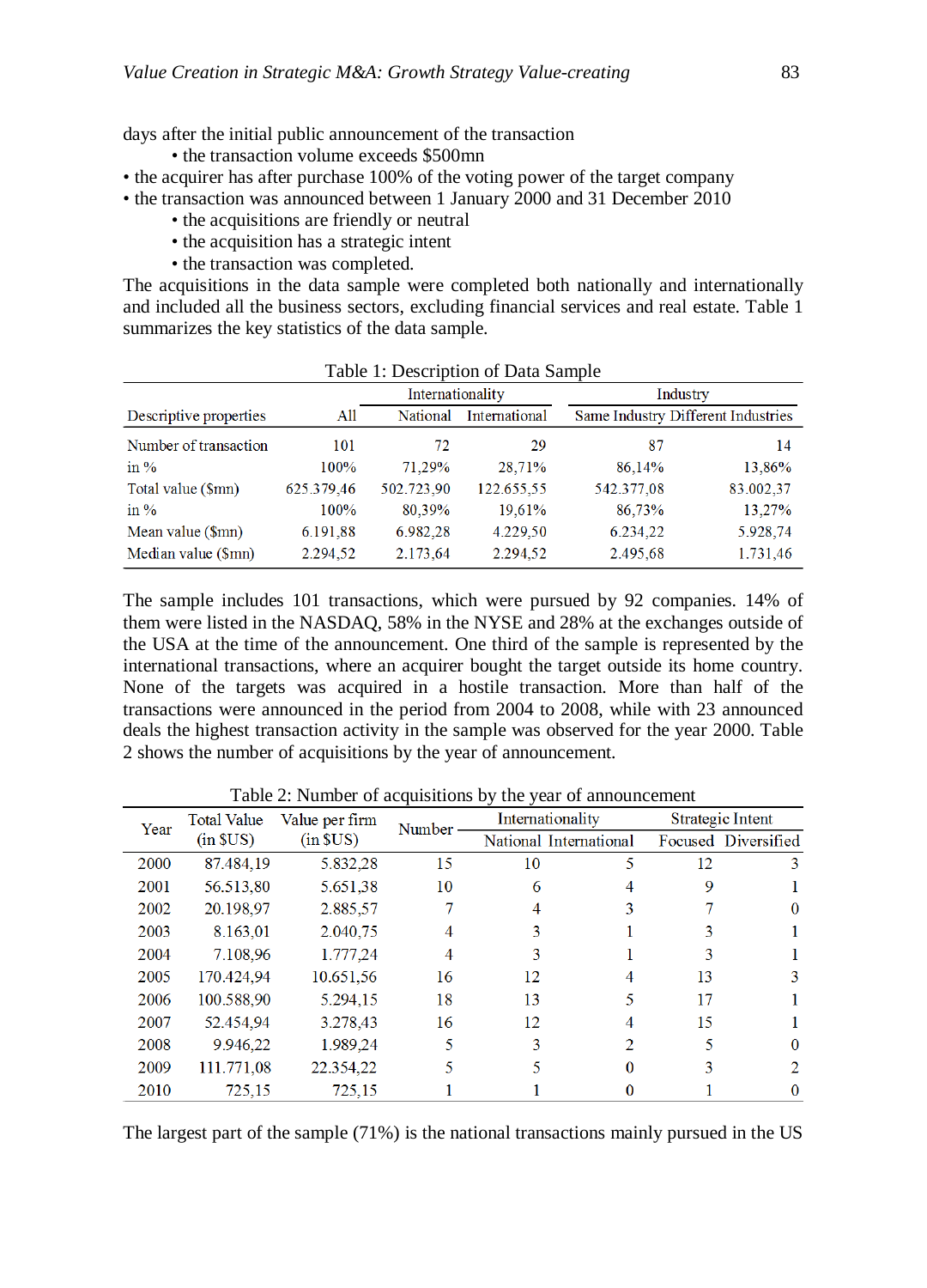capital market. In their international acquisitions, US acquirers focused mainly on the English speaking countries with 7 transactions pursued in Canada, Great Britain and Australia. The rest of their international acquisitions were fulfilled in Europe. The European acquirers diversified mainly to the US and Great Britain, or completed national acquisitions. The Japanese firms remain geographically focused and are presented in the sample only with national transactions. Table 3 summarizes the geographical distribution of transactions.

|                        | raone 5: Seographical distribution of transactions |    |                |    |    |    |                |    |    |    |    |           |                |       |
|------------------------|----------------------------------------------------|----|----------------|----|----|----|----------------|----|----|----|----|-----------|----------------|-------|
|                        |                                                    |    |                |    |    |    | <b>Bidders</b> |    |    |    |    |           |                |       |
| Targets                | US                                                 | DE | CH             | IT | ES | FR | NL             | FN | SE | DK | AT | <b>GB</b> | JP             | Total |
| US                     | 63                                                 |    | $\overline{2}$ |    |    |    |                |    |    |    |    |           |                | 68    |
| <b>GB</b>              | $\mathbf{1}$                                       | 4  | 1              | 2  |    |    |                |    |    |    |    |           |                | 11    |
| JP                     |                                                    |    |                |    |    |    |                |    |    |    |    |           | 4              | 4     |
| AU                     |                                                    |    |                |    |    |    |                |    |    |    |    |           |                |       |
| NL                     |                                                    |    |                |    |    |    |                |    |    |    |    |           |                |       |
| CA                     | 5                                                  |    |                |    |    |    |                |    |    |    |    |           |                |       |
| FR                     |                                                    |    |                |    |    | 3  |                |    |    |    |    |           |                | 3     |
| AT                     |                                                    |    |                |    |    |    |                |    |    |    |    |           |                |       |
| $\mathbf{N}\mathbf{W}$ |                                                    |    |                |    |    |    |                |    |    |    |    |           |                |       |
| IT                     |                                                    |    |                |    |    |    |                |    |    |    |    |           |                |       |
| DK                     |                                                    |    |                |    |    |    |                |    |    |    |    |           |                |       |
| SE                     |                                                    |    |                |    |    |    |                |    |    |    |    |           |                |       |
| BE                     |                                                    |    |                |    |    |    |                |    |    |    |    |           |                |       |
| Total                  | 73                                                 | 5  | 4              | 3  |    | 4  | $\overline{2}$ | п  |    |    |    |           | $\overline{4}$ | 101   |

Table 3: Geographical distribution of transactions

The majority of the transactions involved an acquirer and target company in related industries, measured by an identity of at least the first two digits of the respective Standard Industry Classification (SIC) codes. The number of horizontal acquisitions, i.e. transactions with an identical four-digit SIC code for the acquirer and target, is almost equal to the number of conglomerate acquisitions; accordingly, nearly a third of the transactions in the sample were pursued to diversify not only geographically, but also industrially.

If we look at the operating performance of the acquiring companies, we can see that the data sample outperform the industry in all chosen financial ratios. Profitability is expressed through the ratio of Earnings before interest, depreciation and amortization through sales (EBITDA/Sales), Return of Equity (ROE) and Free Cash Flow through sales (FCF/Sales), operating efficiency is measured by sales through assets (Sales/Assets) and Return on Invested Capital (ROIC). Table 4 represents the data and ratios to the profitability and operating efficiency of the participating companies.

| Table 4: Pre-event operating performance of acquirers |                     |                  |                    |              |  |  |  |  |  |  |  |
|-------------------------------------------------------|---------------------|------------------|--------------------|--------------|--|--|--|--|--|--|--|
| Ratios                                                | <b>EBITDA/SALES</b> | <b>FCF/SALES</b> | <b>CAPEX/SALES</b> | SALES/ASSETS |  |  |  |  |  |  |  |
| N                                                     | 101                 | 101              | 101                | 101          |  |  |  |  |  |  |  |
| Average                                               | 25,59%              | 19,31%           | 10,60%             | 0,93         |  |  |  |  |  |  |  |
| <b>Standard Deviation</b>                             | 16,52%              | 14,58%           | 17,78%             | 0,67         |  |  |  |  |  |  |  |
| Minimum                                               | 1,44%               | $-9,04%$         | 0,33%              | 0.16         |  |  |  |  |  |  |  |
| Maximum                                               | 76,61%              | 65,83%           | 131,69%            | 4.20         |  |  |  |  |  |  |  |
| vs. Industry                                          | $+6.55\%$           | $+4.26%$         | $+11,87%$          | $+6,03%$     |  |  |  |  |  |  |  |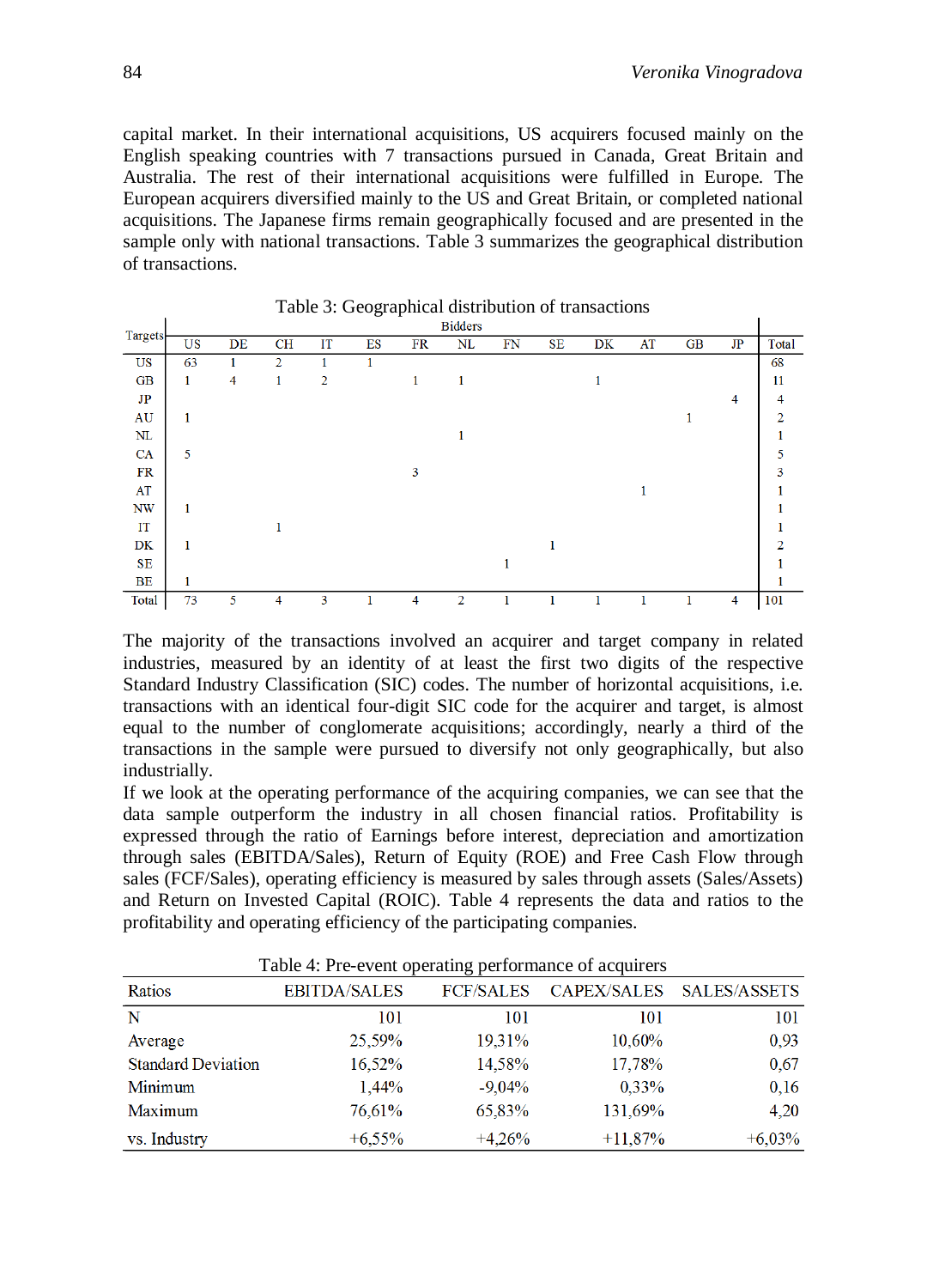#### **3.1.2 Methodology**

To measure market reaction on the announcement, a standard event-study methodology was applied. Following the market-adjusted approach for daily returns, the pre-announcement shareholder returns were calculated for the estimation period starting 181 trading days and ending 20 days before the announcement. The analyses of Brown/Warner (1980) show that this approach is one of the most reliable and widely used. It can be expressed mathematically as

$$
R_{jt} = \alpha_j + \beta_j R_{mt} + \varepsilon \tag{1}
$$

As market model assumes a stable linear relation between the market return and the security return, the model parameters  $\alpha$  and  $\beta$  for each security j were calculated using the OLS-regression model, so that the expected returns are computed as follows:

$$
R_{jt} = \alpha_j + \beta_j R_{mt} \tag{2}
$$

where

 $R_{it}$  = expected return for the security j  $R<sub>mt</sub>$  = actual market return  $\alpha_i$ ,  $\beta_i$  = market model parameters

All OLS-regression models were controlled for autocorrelation using the Durbin-Watson statistic and multi-collinearity using tolerances intervals for individual variables.

The expected returns were approximated by the use of returns of the proxy market portfolio  $(R<sub>mt</sub>)$  on each event day t. The market portfolio selection took into account the geographical distribution of the firms: In this analysis, the individual stock price performance was measured in comparison to the most appropriate principal local index. For calculation of R<sub>mt</sub> national Morgan Stanley Capital International ("MSCI") Standard Market Index for each security was applied and used as the market return proxy for acquirers in the sample. For the acquirers from the energy sector the DataStream Regional Industrial Index was chosen. Following the study of Cybo-Ottone/Murgia (2000) also the DataStream Regional Industrial Index was applied, however the results didn't show any significant differences in calculated returns, except of companies from energy sector. The event date is the day the public is first informed of the transaction, according to Thomson One SDC. These dates were also crosschecked using the MergerStat database.

The abnormal returns of stock around the announcement are calculated as a difference between the expected stock return  $R_{it}$  and actual stock return  $R_{it}$  in each day in the event window as shown in the following formula:

$$
AR_{jt} = R_{jt} - R_i
$$
 (3)

where

 $AR_{it}$  = abnormal return of security j on the day t  $R_{it}$  = expected return, calculated using OLS regression  $R_{it}$  = actual returns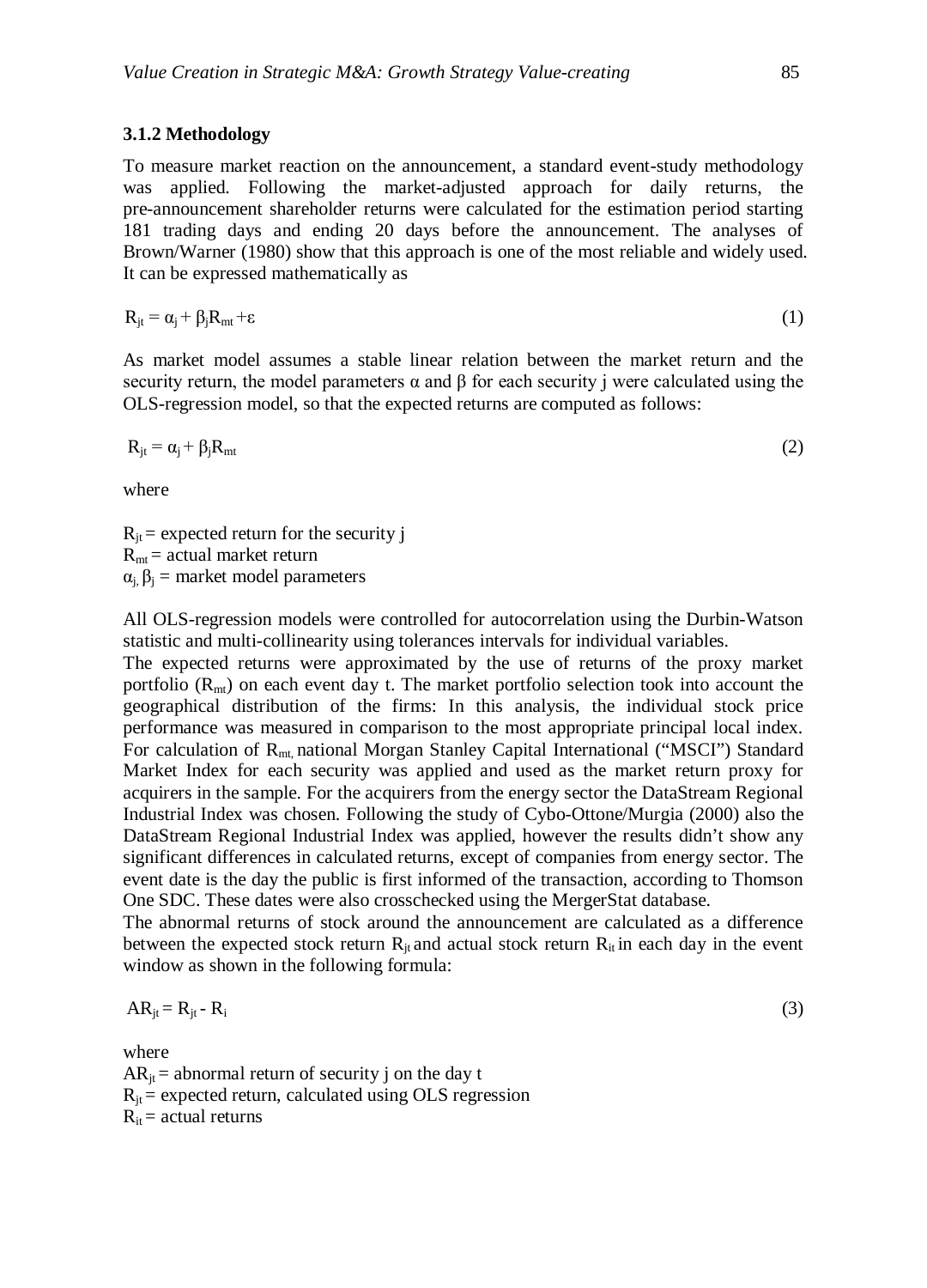To take into consideration the cross-sectional dependence as well as event clustering and an increase in variance over the event period in the next step, excess returns were standardized and afterwards tested by means of an adjusted z-statistic according to the method introduced by Mikkelson/Partch (1988). The actual standardized abnormal returns were calculated for each of the firms in the sample for every day during the event window.

To make results comparable to other event studies the cumulative abnormal returns were computed for different event-windows within (-10;10) interval*.* The first sub-group includes the event-windows that are centered around the announcement day ([-1,1], [-3,3], [-5,5], [-10,10]). The second group presents the results exactly on the announcement day and a day following it  $({0}, [0, 1])$ . The third sub-group is defined to access the post-announcement performance of the acquirers' shares ([-1,5], [-1,10]). The longer post-event windows are used to adjust the results for possible time lags in the capital markets and delayed market reaction to the transaction announcement.

The average abnormal return for event day t and cumulative abnormal returns for event window T were calculated as follows:

$$
AR_t = \frac{1}{N} \sum_{i=1}^{N} AR_{it}
$$
\n<sup>(4)</sup>

where

 $AR_t$  = average abnormal returns on the day t (t is a day in the event window)

 $N =$  number of analyzed securities  $t = point$  of time to analyse, t T

 $AR_{it}$  = abnormal returns of a security i on the day t (t is a day in the event window)

Cumulative abnormal returns (CAR) for any interval  $(t_1;t_2)$  during the event window T were calculated as follows:

$$
CAR_{[t_1, t_2]} = \sum_{t=t_1}^{t_2} AR_t
$$
 (5)

where

 $CAR_{(t1,t2)} =$  cumulative average abnormal returns in the period  $(t_1,t_2)$ t = point of time to analyze,  $t \notin T$  $AR_{it}$  = average abnormal returns on the day t (t is a day in the event window)

As this study is focused on the evaluation of the performance of acquiring companies, no abnormal returns for the shareholders of the target companies were calculated and no conclusion was drawn on the combined creation and distribution of shareholder value in the transactions.

Tests of statistical significance are based on standardized prediction errors, similar to the method applied by Ismail/Davidson (2005). In order to assess whether the means of two paired subsamples X and Y within the univariate analysis of various determinants of transaction success are statistically different from each other, t-statistics following Beitel et al. (2004) were used. Under the null hypothesis that there are no differences in the abnormal returns between the analyzed subsamples, the t-statistics follow a Student-t distribution.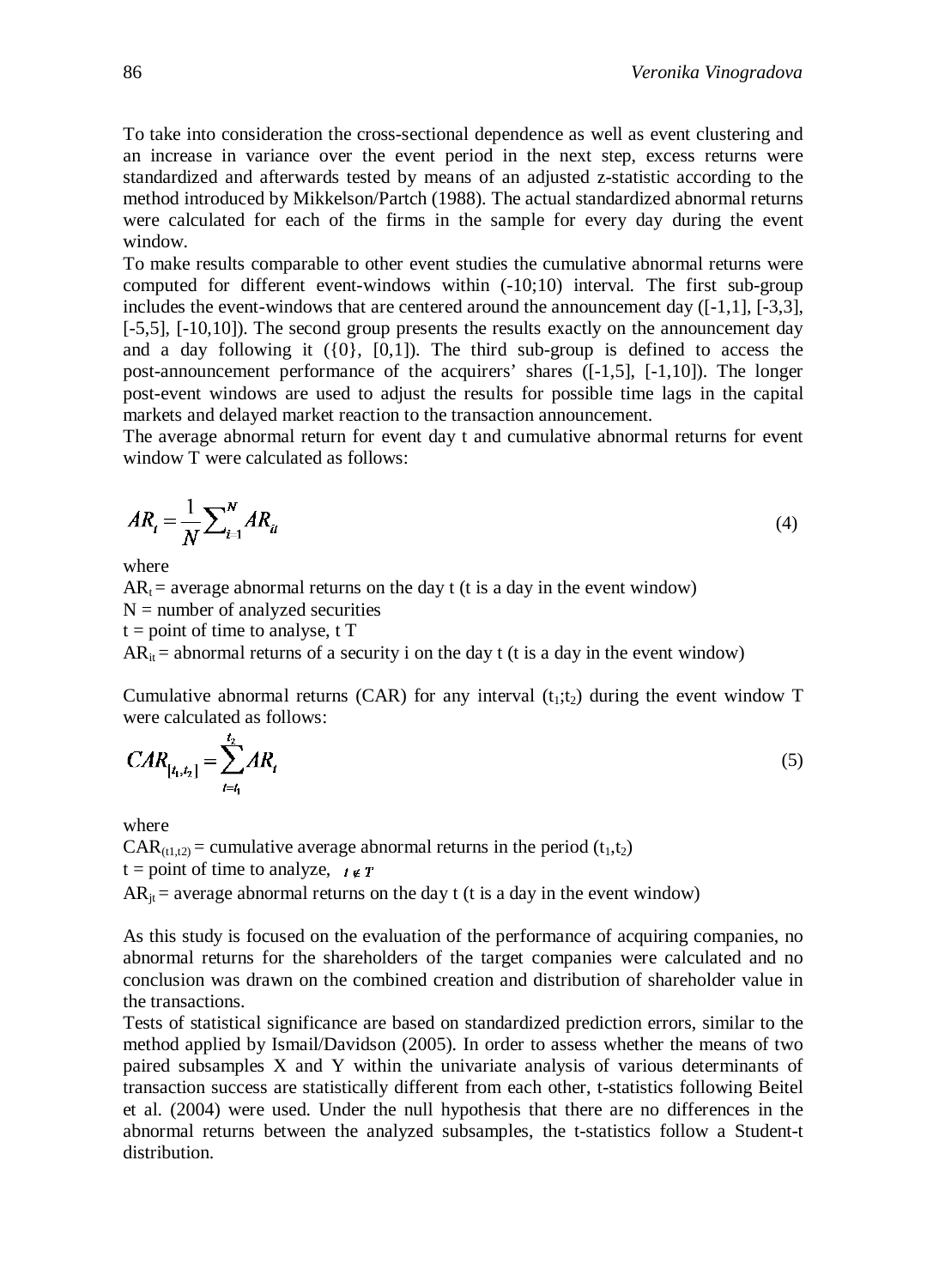## **4 Main Results**

#### **4.1 Overall Results of Market-based Analysis**

The cumulative abnormal returns for the acquiring companies in the data sample are presented in the Table 5.

|                            | Table 5: Results of the event-study    |      |      |             |           |
|----------------------------|----------------------------------------|------|------|-------------|-----------|
| Event-Window               | <b>CAR</b>                             | Pos. | Neg. | Z-statistic | p-value   |
|                            | (%)                                    | (N)  | (N)  |             |           |
| Around the announcement    |                                        |      |      |             |           |
| $(-10;10)$                 | $-0.26***$                             | 43   | 58   | $-2,57$     | 0,01069   |
| $(-5;5)$                   | $-0.31***$                             | 41   | 60   | $-3,13$     | 0,00175   |
| $(-3;3)$                   | $-0,36***$                             | 42   | 59   | $-3,67$     | 0,00024   |
| $(-1;1)$                   | $-0.52***$                             | 41   | 60   | $-5,18$     | < 0,00000 |
| On the day of announcement |                                        |      |      |             |           |
| (0;0)                      | $-0.76$ ***<br>$-0.61$ ***             | 36   | 65   | $-7,61$     | < 0,00000 |
| (0,1)                      |                                        | 43   | 58   | $-6,11$     | < 0,00000 |
| After the announcement     |                                        |      |      |             |           |
| $(-1;3)$                   | $-0.41***$<br>$-0.31***$<br>$-0.28***$ | 43   | 58   | $-4,08$     | 0,00005   |
| $(-1;5)$                   |                                        | 41   | 60   | $-3,11$     | 0,00187   |
| $(-1;10)$                  |                                        | 43   | 58   | $-2,79$     | 0,00527   |

This table shows the cumulative abnormal returns for 101 acquirers during the period from 2000 till 2010. Cumulative abnormal returns are calculated employing the standard market model, using an estimation period of 180 trading days prior to the event window [-20,20] and the Morgan Stanley Regional Industrial Index to measure market returns. Reported t-statitic is based on the two-tailed t-test. \*, \*\*\*, \*\*\* denote significance at the 10%, 5%, and 1% level, respectively.

The results show that throughout analyzed event windows the acquirers suffer statistically significant negative abnormal returns. On the day of the announcement the acquirers earn negative returns of about -0,76%. In the shortest event window surrounding the announcement  $(-1;1)$  acquirers experience the decrease in their share price of  $-0.52\%$ . These results support the existing evidence on bidders performance in the academic literature (e.g. Diepold et al. (2008), Mogla/Sign (2010), Kedia et al. (2011)). Although there are some acquirers who experienced positive market reaction, the number of those with negative share price development is relatively higher for all event windows and especially for the day of announcement. The CARs for the event period (-1;1) are largely scattered, varying in a range from -22,82% to +19,72%.

The negative abnormal returns are the highest for the day of the event (0) and the days around the event (-1;1). Extending the length of the pre- and post-announcement periods yields less negative returns. These findings may reflect the time lags in the capital markets and confirm that additional information may have become available after the day of announcement. Comparing the developments of the abnormal returns of European and American acquirers, it can be stated that European acquirers achieve better returns in the short-event windows with  $-0.42\%$  and  $-0.45\%$  for the event windows  $(0,0)$  and  $(-1,1)$ respectively, and these results do not differ very strong from the other event windows. Contrary to that the returns of American acquirers are the lowest during the short-event window with -0,88% and -0,56% for  $(0,0)$  and  $(-1,1)$  respectively, but gradually improve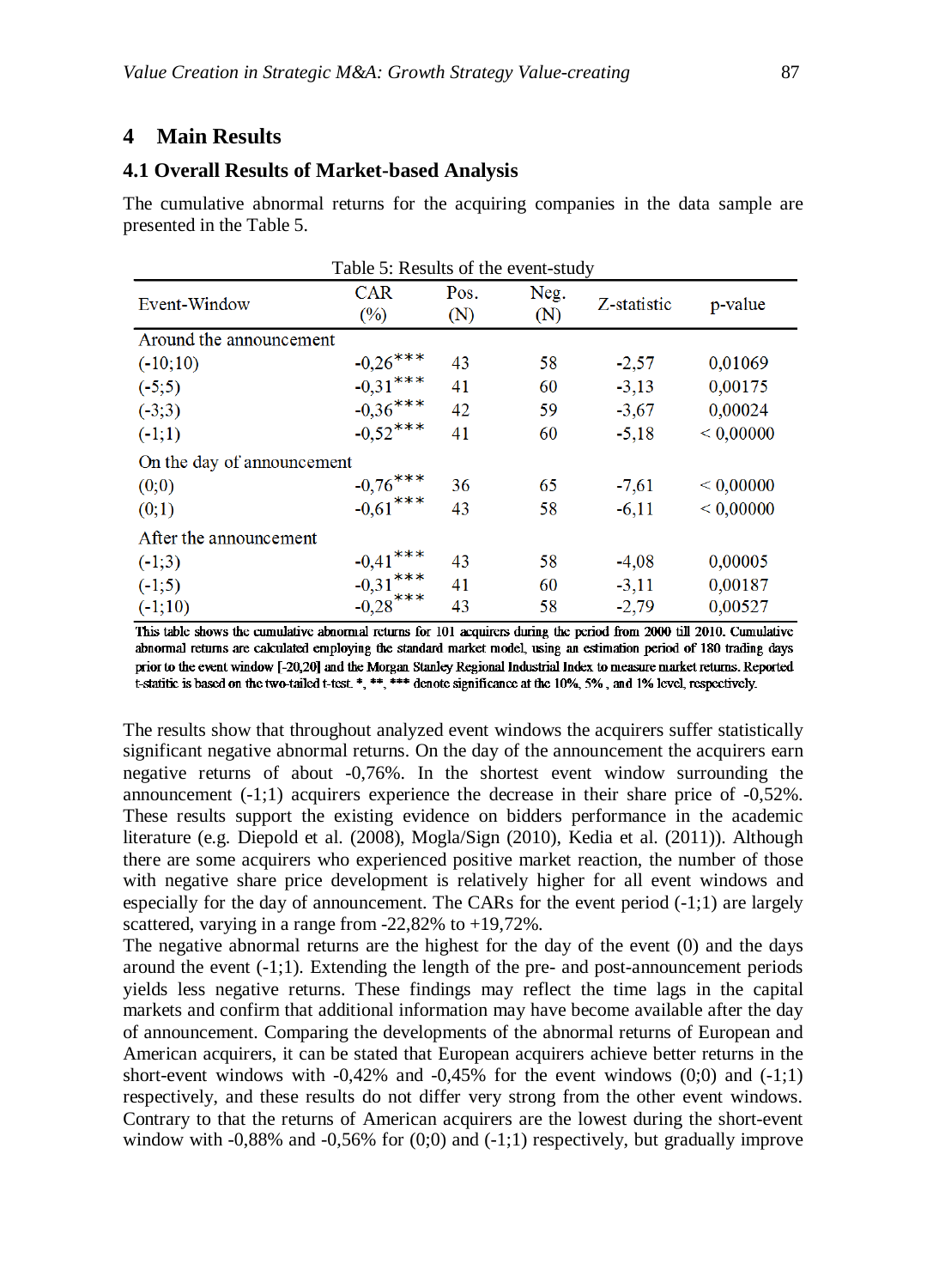with the length of the window, and are  $-0.36\%$  and  $-0.30\%$  for the event window  $(-3,3)$ and (-5;5) respectively. That indicates the difference in both the efficiency of capital markets and investors sentiments.

## **4.2 Analysis of Different Sub-samples**

To understand better the impact of specific factors on the market reaction and therefore the performance of the acquiring company, univariate analysis for chosen determinants were performed. For this reason the entire data sample was divided into several sub-samples according to the key factors, which were analyzed individually and then compared to each other. This approach helps to identify the key drivers of acquirers' share performance and gives more detailed insights into their determinants.

## **4.2.1 Geographical focus**

An acquisition of an international target is often understood as an opportunity to diversify business and grow internationally. There are a lot of studies, describing the strong differences in the performance of national and international acquisitions. (e.g. Diepold et al. (2008)). Most authors state that the performance of the international acquisitions is difficult to access, because of cultural and language differences and as result, difficulty to achieve planned synergies and transaction's goal. (e.g. Beitel et al. (2004), Weber et al. (2011)). However, other studies deliver rather contradictionary results. So some studies show that international acquirers earn much better returns around the day of announcement than national acquirers. (Hasan et al. (2012), Eun et al. (1996), Seth et al. (2002)). To analyze the performance of the firms in our data sample, the sample was divided into two parts according to their internationality and a binary variable was used to reflect whether a transaction was national or international. Using this classification, 72 national and 29 international transactions were identified and examined. Table 6 reports the results for both individual samples and their mean difference as well as their statistics for significance.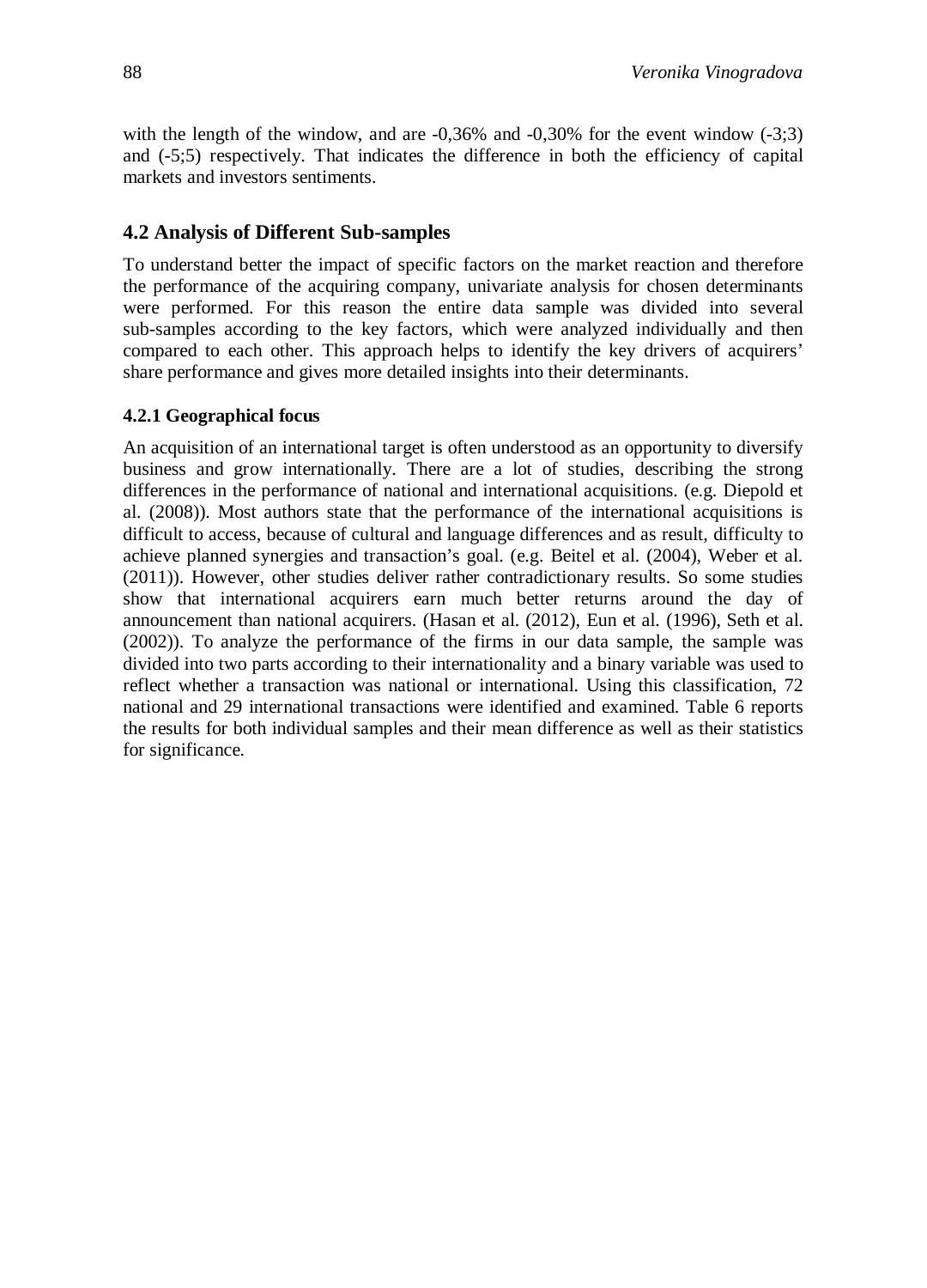| Event window               | National<br>(%)<br>$N = 72$ | Z-statistic | International<br>(9/6)<br>$N = 29$ | Z-statistic | <b>Difference</b><br>$(1)-(2)$ | t-statistic | p-value |
|----------------------------|-----------------------------|-------------|------------------------------------|-------------|--------------------------------|-------------|---------|
| Around the announcement    |                             |             |                                    |             |                                |             |         |
| $(-10;10)$                 | $-0,244$ **                 | $-2,071$    | $-0.286$                           | $-1.538$    | 0.042                          | 0.175       | 0.861   |
| $(-5;5)$                   | $-0,329$ ***                | $-2,792$    | $-0.268$                           | $-1,445$    | $-0.061$                       | $-0,247$    | 0,805   |
| $(-3,3)$                   | $-0.395$ ***                | $-3.353$    | $-0.289*$                          | $-1,557$    | $-0,106$                       | $-0.409$    | 0,683   |
| $(-1;1)$                   | $-0.650$ ***                | $-5.512$    | $-0.182$                           | $-0.982$    | $-0.468$                       | $-1,579$    | 0.118   |
| On the day of announcement |                             |             |                                    |             |                                |             |         |
| (0;0)                      | $-0,904$ ***                | $-7.670$    | $-0.393$ **                        | $-2,117$    | $-0,511*$                      | $-1,677$    | 0,097   |
| (0;1)                      | $-0,796$ ***                | $-6.750$    | $-0.143$                           | $-0.769$    | $-0,653**$                     | $-2,050$    | 0.043   |
| After the announcement     |                             |             |                                    |             |                                |             |         |
| $(-1,3)$                   | $-0,493$ ***                | $-4.183$    | $-0.190$                           | $-1,025$    | $-0.303$                       | $-1,121$    | 0,265   |
| $(-1;5)$                   | $-0,388$ ***                | $-3.289$    | $-0.117$                           | $-0.629$    | $-0.271$                       | $-1,047$    | 0.298   |
| $(-1;10)$                  | $-0,275$ **                 | $-2.350$    | $-0,267$ <sup>*</sup>              | $-1.544$    | $-0.008$                       | 0.051       | 0.959   |

Table 6: CARs for national vs. international transactions

The table compares the cumulative abnormal returns of 101 acquirers pursuing national and international acquisitions during the period from 2000 till 2010. Cumulative abnormal returns are calculated employing the standard market model, using an estimation period of 180 trading days prior to the event window [-20,20] and the Morgan Stanley Regional Industrial Index to measure market returns. Reported t-statitic is based on the two-tailed t-test. \*, \*\*, \*\*\* denote significance at the 10%, 5%, and 1% level, respectively.

1) 1-National, 2- International

It is striking that the acquirers pursuing national acquisitions underperform the acquirers pursuing the international acquisitions in the short period of time around the announcement day. For the event windows  $(-1,1)$  and  $(0,0)$  in the sample this difference in performance is almost three times as large with CARs of -0,65%/-0,18% and -0,90%/-0,39% respectively. While the t-statistic is significant for the results in all event windows for the national acquirers, it is significant only for the event windows  $(0,0)$ ,  $(-3,3)$ and  $(-1,10)$  for the international acquirers. The t-statistic for mean difference test shows statistically significant results for the event windows  $(0;0)$  and  $(0;1)$  at the 10% and 5% level respectively. Following these findings we can conclude that in the time period analyzed the investors react more positively on the international acquisitions rather than acquisitions in the domestic market. This might be explained with the key development of the  $5<sup>th</sup>$ -6<sup>th</sup> merger wave with its focus on geographical diversification based on the fact that diversification deals basically represent an opportunity for business risk reduction and future growth, the strategies which can be considered the best during the financial crisis of 2008. These findings are in line with Alexandris et al. (2011), Méon/Weill  $(2005)$ ).

#### **4.2.2 Business diversification**

Contradictorily to the known statement that the investors do not value conglomerate acquisitions, the results of the analysis of the strategic direction of the acquirers show that for the whole sample the transaction between the non-related companies destroy less value than the acquisitions of related targets. Most authors believe that a conglomerate means an increased complexity of an organization and as result less synergy potential. Therefore, many studies confirm that an increased product/activity focus has a significantly positive effect on M&A success. (e.g. DeLong(2001), Lang/Schulz (1994)).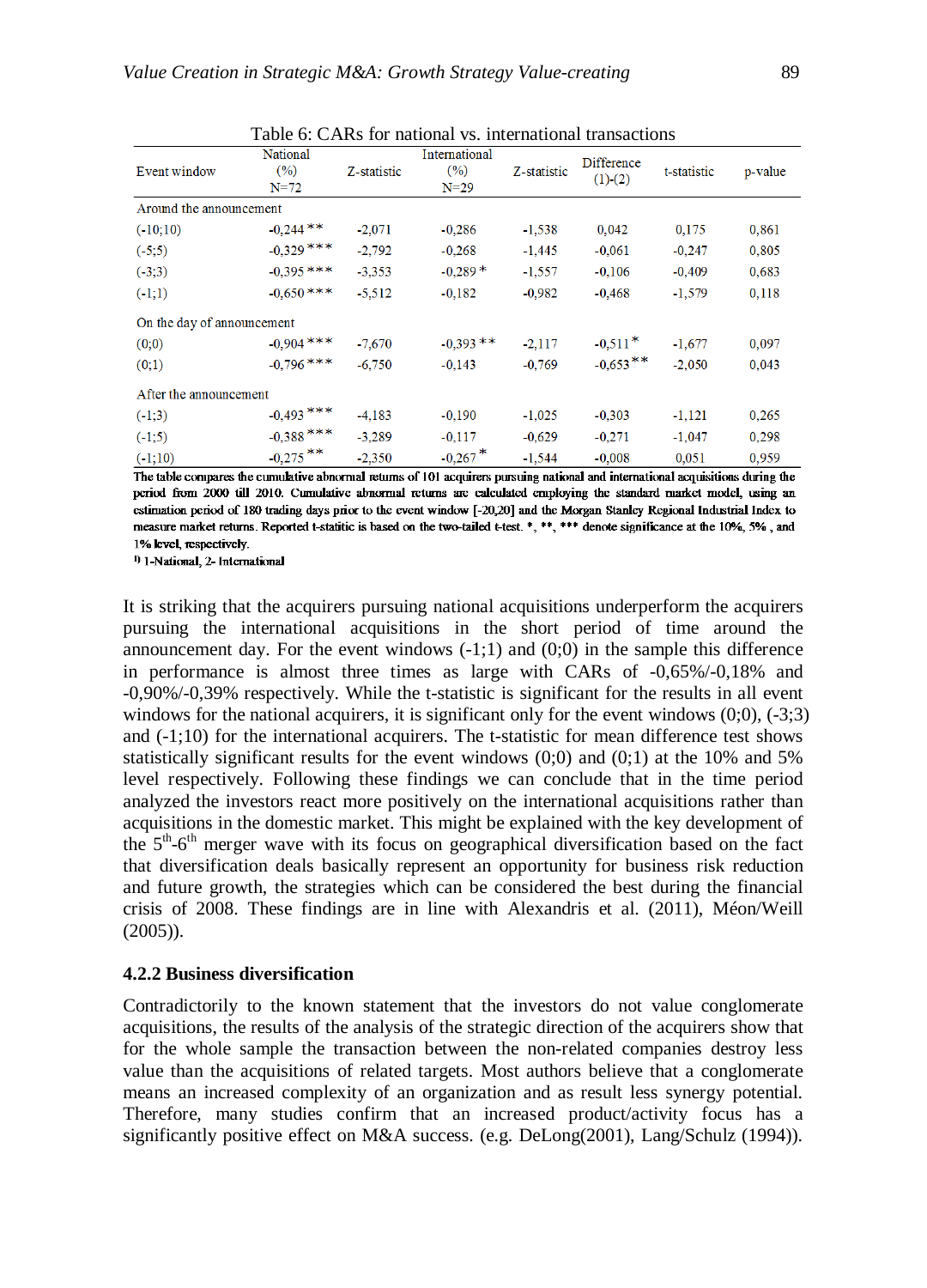However these results seems to be completely different for the national and international acquisitions. While the acquirers of the national non-related targets underperform strongly in the event windows  $(-1,1)$  those of related targets with  $-0.957\%$  and  $-0.597\%$ respectively, the acquirers of international non-related targets show positive share returns in the event window  $(-1,1)$  with  $+1,463\%$  and therefore strongly overperform those acquirers who purchase international targets in the related industries. Here the abnormal returns are negative with  $-0.446\%$  for the event window  $(-1,1)$ . These results suggest the conclusion that the future benefits from simultaneous geographic and industrial diversification outweigh those proposed only by single synergy hypothesis. The results for both individual sub-samples as well as the mean difference test are introduced in the Table 7.

|                           | Related $(1)$                    |             | Non-related (2)                  |             | Mean-Difference                |          |         |
|---------------------------|----------------------------------|-------------|----------------------------------|-------------|--------------------------------|----------|---------|
| Event window              | $CAR$ $\left(\frac{0}{0}\right)$ | z-statistic | $CAR$ $\left(\frac{9}{0}\right)$ | z-statistic | $(1)-(2)$                      | t-test   | p-value |
| Panel A: All Transactions |                                  |             |                                  |             |                                |          |         |
| $(-1;1)$                  | $-0,553***$ $-2,771$             |             | $-0,279$                         | $-1,042$    | $-0,274$                       | $-0.689$ | 0,492   |
| $(-1,5)$                  | $-0.366$ *** $-3.41$             |             | 0,040                            | 0,151       | $-0,406$                       | $-1,196$ | 0,235   |
| (N)                       | 87                               |             | 14                               |             |                                |          |         |
| Panel B: National         |                                  |             |                                  |             |                                |          |         |
| $(-1;1)$                  | $-0.597***$ $-4.700$             |             | $-0.975***$ $-3.085$             |             | 0,378                          | 0,884    | 0.379   |
| $(-1,5)$                  | $-0.401$ *** $-3.159$            |             | $-0,303$                         | $-0.957$    | $-0,098$                       | $-0.253$ | 0,801   |
| (N)                       | 62                               |             | 10                               |             |                                |          |         |
| Panel C: International    |                                  |             |                                  |             |                                |          |         |
| $(-1;1)$                  | $-0,446$ **                      | $-2,228$    | $1,463$ ***                      | 2,933       | $-1,909$ <sup>*</sup>          | $-2,277$ | 0,067   |
| $(-1,5)$                  | $-0,279$                         | $-1,394$    | $0,896$ <sup>*</sup>             | 1,791       | $-1,175$ <sup>*</sup> $-1,717$ |          | 0,097   |
| (N)                       | 25                               |             | 4                                |             |                                |          |         |

Table 7: CARs for related vs. non-related transactions

The table compares the cumulative abnormal returns of 101 acquirers, showing the impact of relatedness of transactions participants, including mean-difference test. A transaction is included in the sub-group (2) if the acquirer's and target's first digit of 4-SIC codes are not identical. Cumulative abnormal returns are calculated employing the standard market model, using an estimation period of 180 trading days prior to the event window [-20,20] and the Morgan Stanley Regional Industrial Index to measure market returns. Tests of statistical significance foloowed Brown/Warner(1983) and are based on the two-tailed t-test.  $*$ ,  $**$ ,  $***$  denote significance at the 10%, 5%, and 1% level, respectively.

However, if we look more closely at the related acquisitions splitting them according to their 2, 3-, and 4-digit SIC-code relatedness, we will see slightly different results, which are summarized in the Table 8. The entities that are fully related (4-digit SIC-code relatedness) show the worst performance with CAR of -0,907% and -0,817% for both event windows respectively. The results are negative for both the acquirers of national and international targets. That means that in general, horizontal transactions were not appreciated by the investors and rather destroyed the shareholder value. The less both companies were related the better results they showed.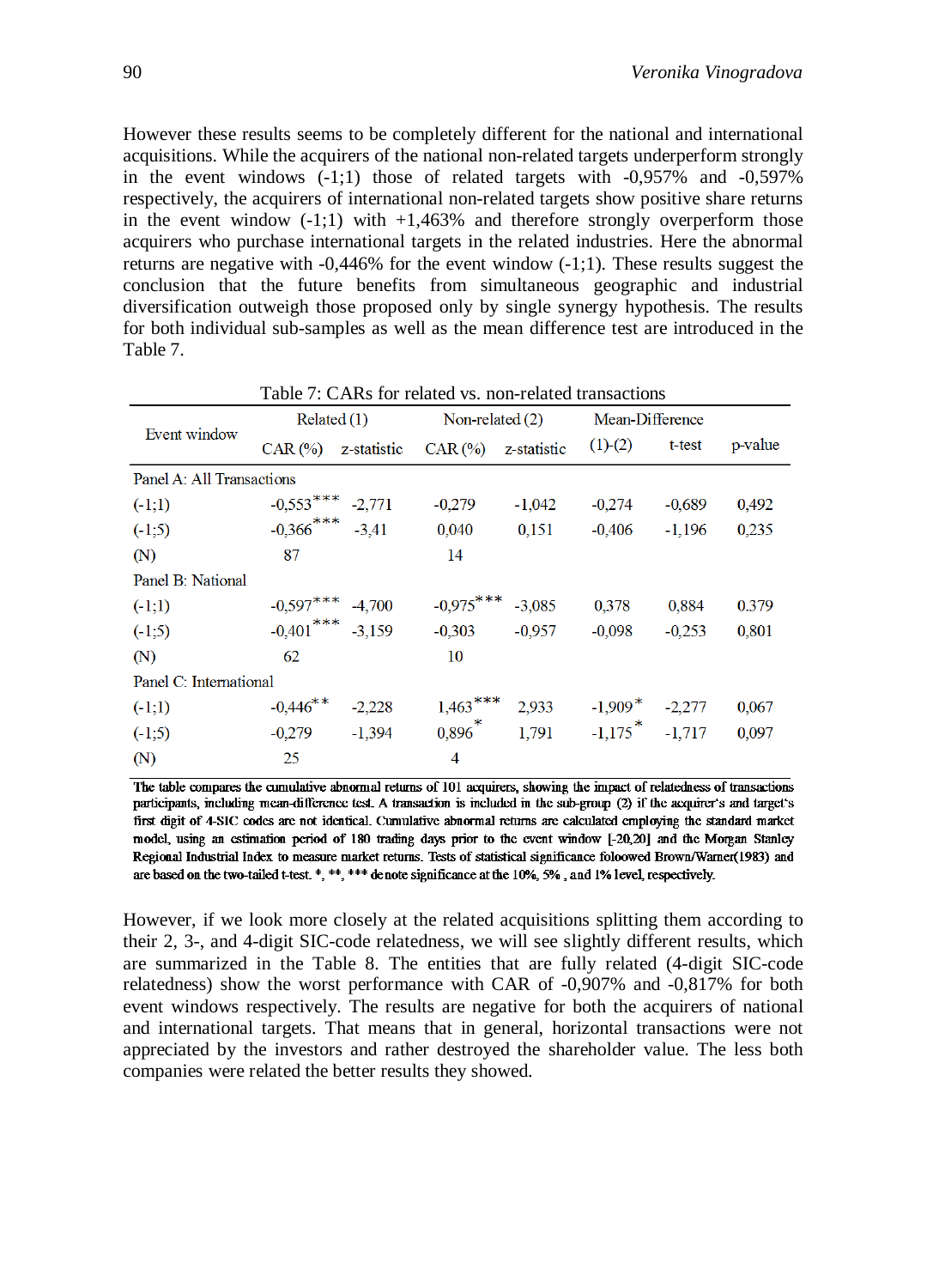|                           |                       |          | $14000$ of $1400$ according to the BIC Code |          |            |          |               |                 |             |
|---------------------------|-----------------------|----------|---------------------------------------------|----------|------------|----------|---------------|-----------------|-------------|
| Event window              | $4-SIC(1)$            |          | $3-SIC(2)$                                  |          | $2-SIC(3)$ |          |               | Mean-difference |             |
|                           | $CAR$ $%$             | z-stat.  | $CAR$ $%$                                   | z-stat.  | $CAR$ $%$  | z-stat.  | $(1)$ - $(2)$ | $(1)-(3)$       | $(2)$ $(3)$ |
| Panel A: All Transactions |                       |          |                                             |          |            |          |               |                 |             |
| $(-1;1)$                  | $-0.809$ *** $-5,179$ |          | $-0,556$ **                                 | $-2,082$ | $-0.330$   | $-1,440$ | $-0,253$      | $-0.479$        | $-0,226$    |
| $(-1;5)$                  | $-0,583$ ***          | $-3,733$ | $-0.145$                                    | $-0,544$ | $-0,258$   | $-1,123$ | $-0,438$      | $-0.325$        | 0,113       |
| (N)                       | 41                    |          | 14                                          |          | 19         |          |               |                 |             |
| Panel B: National         |                       |          |                                             |          |            |          |               |                 |             |
| $(-1;1)$                  | $-0.955***$ $-5.318$  |          | $-0,649$ **                                 | $-1,950$ | $-0,514$ * | $-1,705$ | $-0.306$      | $-0.441$        | $-0.135$    |
| $(-1;5)$                  | $-0,784$ ***          | $-4.367$ | $-0.101$                                    | $-0,302$ | $-0.168$   | $-0.559$ | $-0.683$      | $-0.616$        | 0.067       |
| (N)                       | 31                    |          | 9                                           |          | 11         |          |               |                 |             |
| Panel C: International    |                       |          |                                             |          |            |          |               |                 |             |
| $(-1;1)$                  | $-0.356$              | $-1,124$ | $-0.389$                                    | 0.870    | $-0.076$   | $-0,215$ | 0,033         | $-0.280$        | $-0.313$    |
| $(-1,5)$                  | 0.041                 | 0,128    | $-0.226$                                    | $-0.506$ | $-0.380$   | $-1.076$ | 0.267         | 0.421           | 0,154       |
| (N)                       | 10                    |          | 5                                           |          | 8          |          |               |                 |             |

Table 8: CARs according to the SIC-Code

The table compares the cumulative abnormal returns of 101 acquirers and presents the impact of relatedness of transactions participants according to their SIC-Codes, including mean-difference test. Cumulative abnormal returns are calculated employing the standard market model, using an estimation period of 180 trading days prior to the event window [-20,20] and the Morgan Stanley Regional Industrial Index to measure market returns. Tests of statistical significance foloowed Brown/Warner(1983) and are based on the two-tailed t-test. \*, \*\*, \*\*\* denote significance at the 10%, 5%, and 1% level, respectively.

All panels show the worst results for the acquisition of close related targets (4-SIC). These results are significant in the event window  $(-1,1)$  at 1% and 10% level for national and international acquirers respectively. The best results achieve the acquirers of 3-SIC-related targets with -0,10% and -0,23% in the event window (-1;5) for national and international acquirers respectively. Although the mean-difference test does not show significant results, we can conclude that the most successful acquirers tried to achieve both synergy potential and diversification benefits. The ability to diversify internationally and still achieve synergies creates value and is valued by investors most.

#### **4.2.3 Method of payment**

Method of payment is one of the most widely analyzed determinants of the acquirers' performance in the academic literature. The results of prior research show that acquirers paying with cash perform much better that those who choose to pay with stock or use a mixed method of payment (Travlos (1987), Heron/Lie (2002), Sudarsanam/Mahate (2003)). While targets prefer mostly payment in cash, bidders prefer cash payment if the believe that their shares are undervalued. Therefore, the decision about a method of payment gives investors private information about the acquirer's performance and as result influence the investors reaction and share prices at the day of announcement. To analyze the impact of method of payment on the share returns of acquirers in the chosen data sample, it was divided into three groups according to its chosen form of payment. The results show that 55% of transactions in the sample were paid for with cash. Among them, about a half were international deals. The lowest number of transactions in data sample was financed with stock (19%). The remaining acquirers (25%) decided in favor of the combined method of payment. Almost all of them were firms pursuing national acquisitions. Table 9 provides the cumulative abnormal returns for the subsamples split based on the chosen method of payment.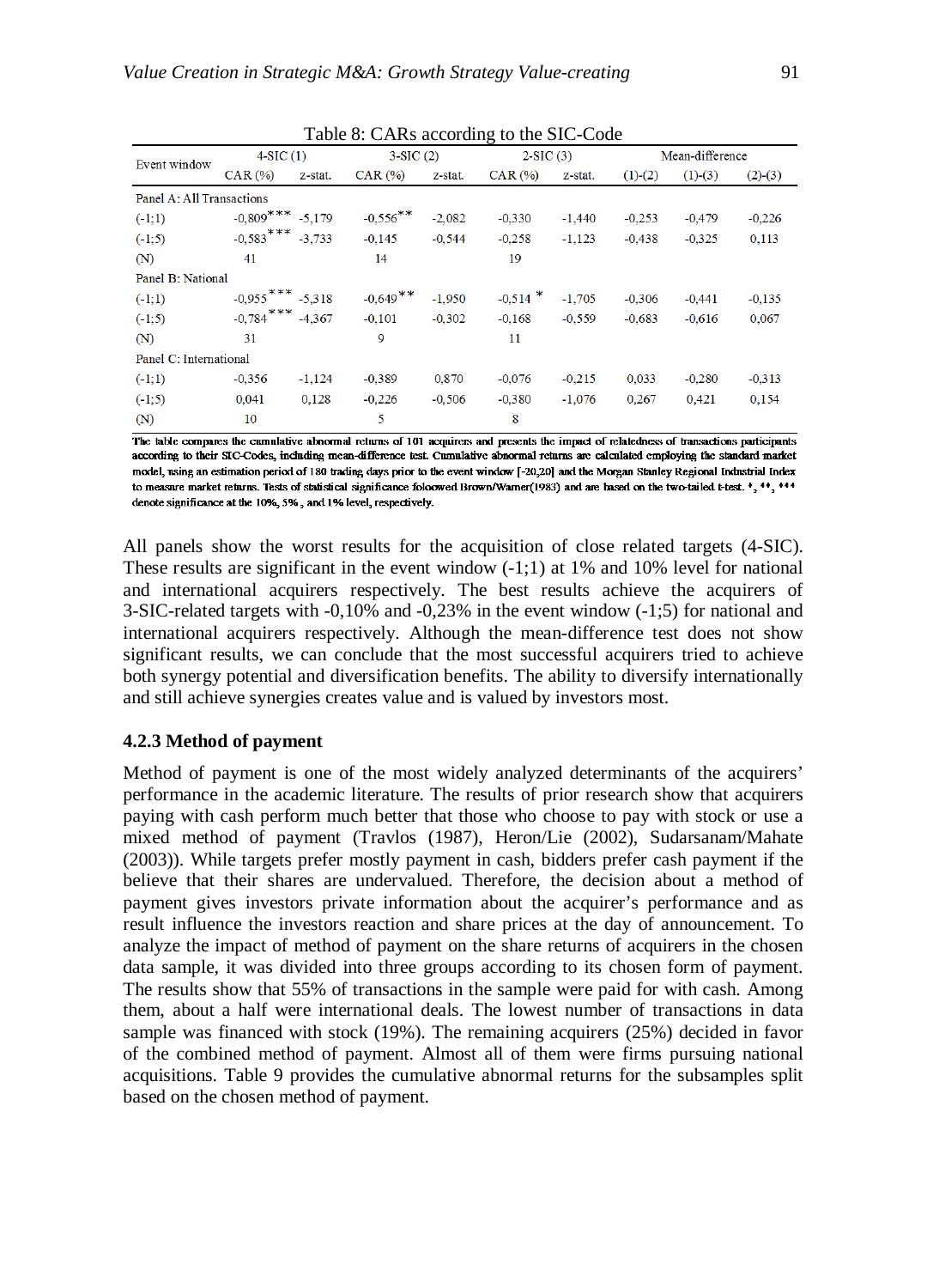|                           |                                  |          |                      | c        |             |          |            |                      |               |
|---------------------------|----------------------------------|----------|----------------------|----------|-------------|----------|------------|----------------------|---------------|
| Event window              | Cash(1)                          |          | Stock $(2)$          |          | Combo $(3)$ |          |            | Mean-difference      |               |
|                           | $CAR$ $\left(\frac{9}{0}\right)$ | z-stat.  | $CAR(\%)$            | z-stat.  | CAR (%)     | z-stat.  | (1) (2)    | $(1)$ - $(3)$        | $(2)$ - $(3)$ |
| Panel A: All Transactions |                                  |          |                      |          |             |          |            |                      |               |
| $(-1;1)$                  | $-0.207$                         | $-1,563$ | $-0.845***$          | $-3.681$ | $-0.959***$ | $-4,801$ | $0,638*$   | $0,752$ **           | 0.114         |
| $(-1;5)$                  | $-0,022$                         | $-0,171$ | $-0.857***$ $-3.742$ |          | $-0,549***$ | $-2.740$ | $0,835***$ | $0,527*$             | $-0,308$      |
| (N)                       | 57                               |          | 19                   |          | 25          |          |            |                      |               |
| Panel B: National         |                                  |          |                      |          |             |          |            |                      |               |
| $(-1;1)$                  | $-0.320*$                        | $-1,841$ | $-0.875***$ $-3.502$ |          | $-0.965***$ | $-4,633$ | 0,555      | $0,645$ <sup>*</sup> | 0,090         |
| $(-1;5)$                  | 0.009                            | 0.053    | $-0,936***$          | $-3.754$ | $-0,575***$ | $-2.752$ | $0.945***$ | $0,584$ <sup>*</sup> | $-0,361$      |
| (M)                       | 33                               |          | 16                   |          | 23          |          |            |                      |               |
| Panel C: International    |                                  |          |                      |          |             |          |            |                      |               |
| $(-1;1)$                  | $-0.051$                         | $-0.251$ | $-0.680$             | $-1,181$ | $-0,898$    | $-1,272$ | 0,629      | 0,847                | 0.218         |
| $(-1;5)$                  | $-0,066$                         | $-0,325$ | $-0.432$             | $-0.753$ | $-0,250$    | $-0.350$ | 0,366      | 0,184                | $-0,182$      |
| (N)                       | 24                               |          | 3                    |          | 2           |          |            |                      |               |

| Table 9: CARs according to method of payment |  |
|----------------------------------------------|--|
|----------------------------------------------|--|

The table compares the cumulative abnormal returns of 101 acquirers and presents the impact of relatedness of transactions participants according to their method of payment including mean-difference test. Cumulative abnormal returns are calculated employing the standard market model, using an estimation period of 180 trading days prior to the event window [-20,20] and the Morgan Stanley Regional Industrial Index to measure market returns. Tests of statistical significance foloowed Brown/Warner(1983) and are based on the two-tailed t-test. \*, \*\*\*, \*\*\* denote significance at the 10%, 5%, and 1% level, respectively.

From the results received we can conclude that the acquirers who paid for their transactions with cash strongly over-performed those who paid with stock. Their CAR in the event window  $(-1,1)$  were about five times higher than those of the firms which paid with stock. The acquirers of the international targets experienced event slight positive returns. For the event window (-1;5) the results are even better. Here the cash-payer show the performance which is thirty-seven times better than those of stock-payer with CARs of 0,023% and -0,857% respectively. At the same time the acquirers of national companies show much worse performance compared to the acquirers of international targets. The investors seem to appreciate the combined method of payment least. The firms, which decided in favor of this method of payment experience the highest loses in their share returns through the both event windows analyzed. Their CARs are about six times lower than the CARs of cash-payer and slightly lower that those of combo-payers in the event window  $(-1;1)$ . For the event window  $(-1;5)$  the results slightly improve but still underperform the CARs of those who paid with cash. The acquirers of the international companies showed also in this case better results. The mean-difference test is significant for the national acquirers in the event window  $(-1,5)$  at the 1% and 10% level for the difference between cash and stock payers and cash and combo payers. Also the mean-difference for these sub-groups in all transaction panels are significant at the 1% or 10% level. These results strongly support existing research and confirm that decision to pay in cash influences positively the reaction of investors for both national and international deals.

### **4.2.4 Size (deal value)**

The larger the acquisition is, the worse is reaction of the investors on the deal announcement. The existing academic studies confirm that mega-deals are seldom easy to manage and therefore have less value creation potential (Bayazitova et al. (2012)). Additionally, high premiums and high prices paid impact the business of acquiring company, reducing its opportunity to achieve the synergies quickly and exploit the growth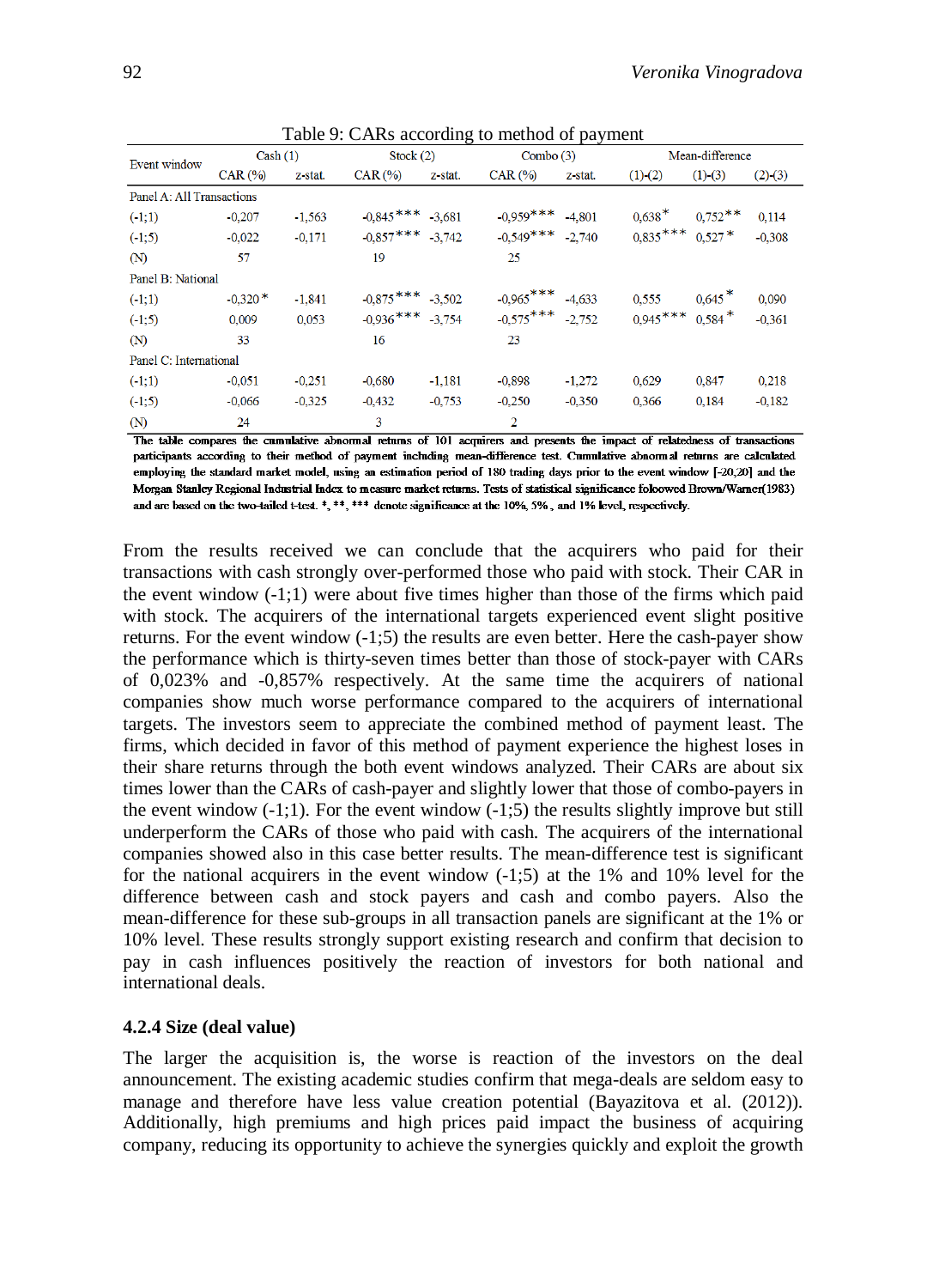potential fully. To analyze the difference in the abnormal returns of mega-deals and average deals according to their transaction volume in more details, the whole data sample was divided into four groups. The summary of analysis is presented in the Table 10.

| Table 10: CARs according to the transaction volume |                                  |      |      |          |         |  |  |  |  |  |
|----------------------------------------------------|----------------------------------|------|------|----------|---------|--|--|--|--|--|
| <b>Event Window</b>                                | $CAR$ $\left(\frac{0}{0}\right)$ | Pos. | Neg. | Z-test   | p-value |  |  |  |  |  |
| The largest 25 Transactions                        |                                  |      |      |          |         |  |  |  |  |  |
| (1,1)                                              | $-1,357$ ***<br>$-1,149$ ***     | 5    | 20   | $-6,783$ | 0,001   |  |  |  |  |  |
| $(-1;5)$                                           |                                  | 4    | 21   | $-5.747$ | 0.000   |  |  |  |  |  |
| The largest 33 Transactions                        |                                  |      |      |          |         |  |  |  |  |  |
| $(-1;1)$                                           | $-1,248$ ***<br>$-0,863$ ***     | 8    | 25   | $-7,169$ | 0,000   |  |  |  |  |  |
| $(-1,5)$                                           |                                  | 8    | 25   | -4,958   | 0,002   |  |  |  |  |  |
| Middle 35 Transactions                             |                                  |      |      |          |         |  |  |  |  |  |
| $(-1;1)$                                           | $-0.097$                         | 22   | 12   | $-0.573$ | 0,796   |  |  |  |  |  |
| $(-1,5)$                                           | $-0.136$                         | 16   | 19   | $-0.802$ | 0,579   |  |  |  |  |  |
| The smallest 25 Transactions                       |                                  |      |      |          |         |  |  |  |  |  |
| $(-1;1)$                                           | $-0.307$                         | 7    | 22   | $-1,537$ | 0,205   |  |  |  |  |  |
| $(-1;5)$                                           | 0.011                            | 12   | 13   | 0.058    | 0.949   |  |  |  |  |  |

The table compares the cumulative abnormal returns of 101 acquirers according to the transaction value, including the mean-difference test. Cumulative abnormal returns are calculated employing the standard market model, using an estimation period of 180 trading days prior to the event window [-20,20] and the Morgan Stanley Regional Industrial Index to measure market returns. Tests of statistical significance followed Brown/ Warner(1983).  $*$ ,  $**$ ,  $***$  denote significance at the 10%, 5%, and 1% level, respectively (and are based on the two-tailed t-test).

The results show that the acquisition of small targets creates better excess returns for the shareholders of acquiring companies, although these results are not statistically significant. The largest 25 transactions, however, create the least value, showing the worst results with abnormal returns of  $-1,36\%$  for the event window  $(-1,5)$  that are statistically significant at the 1% level. The results for the largest 33 transactions are slightly different, even though are still significantly negative with -0,86% for the event window (-1;5). The best performers at the short run  $(-1,1)$  are middle-sized transaction, while extending the event window leads to the best results for the smallest transactions with positive abnormal returns of 0,01%, although not statistically significant. These results support statement that the investors react cautiously at the large deals, which are mostly paid with stock and are often too large to manage them properly and realize the synergy planned. At the same time, the smaller deals, which are cheaper, allow their acquirers react more quickly and fulfill the changes needed. As a result, they are appreciated more by investors. Being a subject for overpayment, the mega-deals are often understood by the investors as too risky to be successful, reaction that is reflected in the share price development on the day of announcement.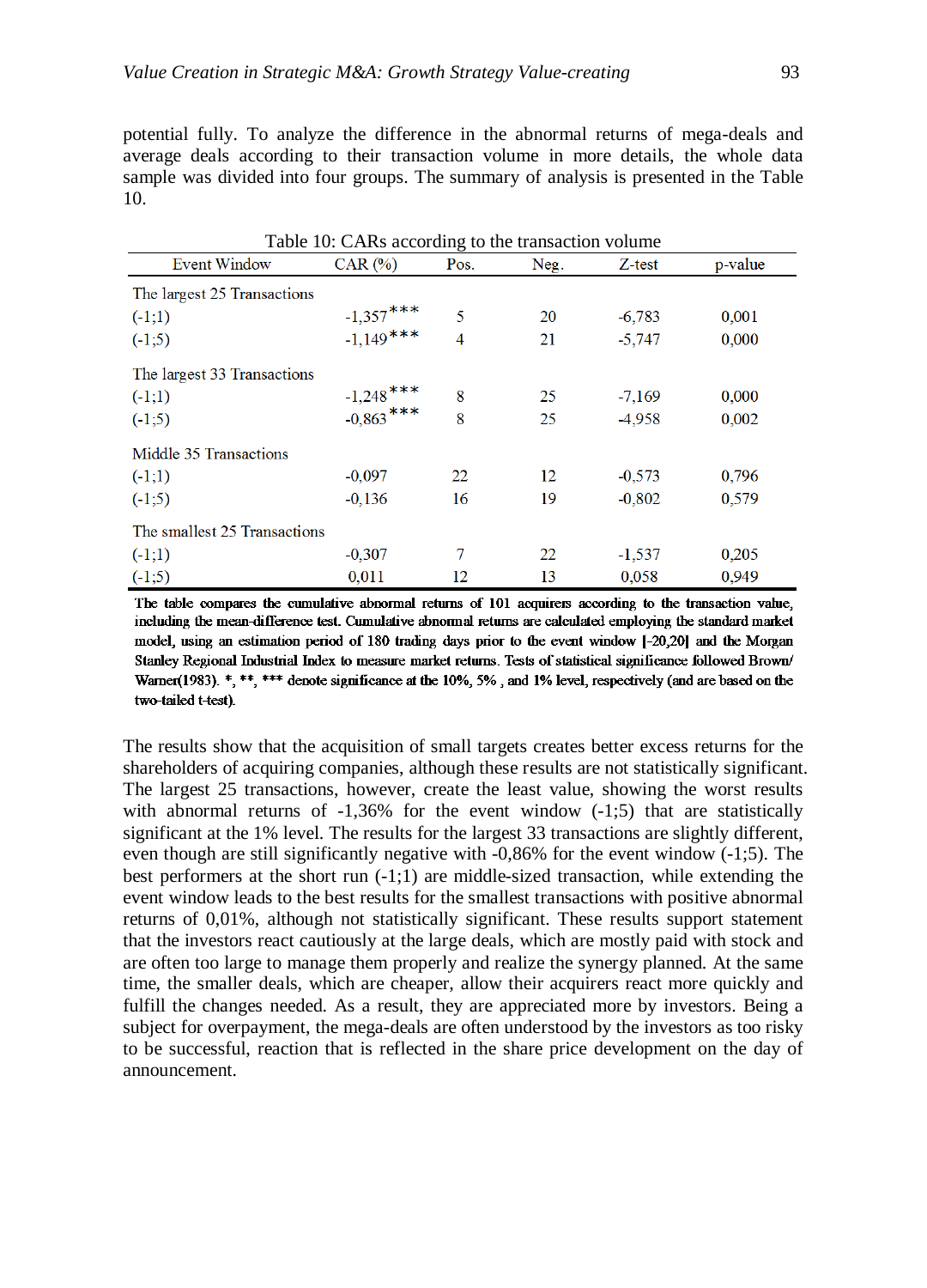#### **4.2.4 Economic situation**

Often the economic situation itself influences the outcome of M&As and value creation for the shareholders of acquiring companies. So, analyzing the acquisitions in the UK, Tse/Soufari (2001) found out that the outcome effects are in line with the existing GDP development in the country. Taking into consideration the strong economic changes during the analyzed period, the entire data sample was divided into three time periods, which represent different economic circumstances and therefore expectations of investors. While the first period from 2000 till 2004 is the time of the fifth merger wave and the beginning of the sixth merger wave with its peak in the mid 2000s, the second sub-period of our analysis (from 2005 till 2007) represents the peak of the sixth merger wave and belong to the time when deals had rather modest positive effect for their shareholders, with the dramatically higher P/E ratios of this period. However, both the fifth and the sixth merger waves are considered to be the "global merger waves", when the key strategic reason for transactions was external growth. This development was interrupted by the global economic crisis, starting in 2008, which has completely changed the existing M&A landscape. Due to the weak global economic situation, profitability challenges and lack of financing the M&A activity during this time decreased strongly. Only those companies, which had large amounts of cash available were able to pursue further acquisitions. They were the winners of crisis as managed to grow under the tough economic conditions and expand their business on favorable terms. The period from 2008 till 2010 is the third sub-sample in this analysis. The results are summarized in the Table 11.

| Event                     | $2000 - 2004(1)$                 |          | $2005 - 2007(2)$                 |          | 2008-2010 (3)         |          |                          | Mean-difference |               |
|---------------------------|----------------------------------|----------|----------------------------------|----------|-----------------------|----------|--------------------------|-----------------|---------------|
| window                    | $CAR$ $\left(\frac{9}{6}\right)$ | z-stat.  | $CAR$ $\left(\frac{9}{6}\right)$ | z-stat.  | CAR (%)               | z-stat.  | $(1)$ <sup>-</sup> $(2)$ | $(1)$ - $(3)$   | $(2)$ - $(3)$ |
| Panel A: All Transactions |                                  |          |                                  |          |                       |          |                          |                 |               |
| $(-1;1)$                  | $-0,358$ **                      | $-2,262$ | $-0,583$ ***                     | $-4,120$ | $-0,504$ <sup>*</sup> | $-1.671$ | 0,225                    | 0,146           | $-0,079$      |
| $(-1;5)$                  | $-0.226$                         | $-1,431$ | $-0,280$ ***                     | $-3,022$ | $-0.623$ **           | $-2,065$ | 0.054                    | 0.397           | 0.343         |
| (N)                       | 40                               |          | 50                               |          | 11                    |          |                          |                 |               |
| Panel B: National         |                                  |          |                                  |          |                       |          |                          |                 |               |
| $(-1;1)$                  | $-0,393$ **                      | $-2.004$ | $-0,540$ ***                     | $-3.287$ | $-1,236$ ***          | 3.707    | 0.147                    | $0.843*$        | 0,696         |
| $(-1;5)$                  | $-0,329*$                        | $-1.679$ | $-0.198$                         | $-1,204$ | $-1,122$ ***          | $-3.367$ | $-0,131$                 | 0.793           | 0,924         |
| (N)                       | 26                               |          | 37                               |          | 9                     |          |                          |                 |               |
| Panel C: International    |                                  |          |                                  |          |                       |          |                          |                 |               |
| $(-1;1)$                  | $-0.292$                         | $-1.092$ | $-0,703$ ***                     | $-2,824$ | $2,789$ ***           | 3,944    | 0.411                    | $-3,081$        | $-3,492$      |
| $(-1;5)$                  | 0,035                            | $-0.130$ | $-0,512$ <sup>*</sup>            | $-1,849$ | $1,625$ **            | 2,298    | 0.547                    | $-1,590$        | $-2,137$      |
| (N)                       | 14                               |          | 13                               |          | $\overline{2}$        |          |                          |                 |               |

Table 11: CARs according to the economic situation

The table compares the cumulative abnormal returns of 101 acquirers according to the year of transaction, including the mean-difference test. Cumulative abnormal returns are calculated employing the standard market model, using an estimation period of 180 trading days prior to the event window [-20,20] and the Morgan Stanley Regional Industrial Index to measure market returns. Tests of statistical significance followed Brown/Warner(1983). \*, \*\*, \*\*\* denote significance at the 10%, 5%, and 1% level, respectively (and are based on the two-tailed t-test).

Examining the share returns of acquirers in different sub-samples, reveals that the transactions announced in the fifth merger wave destroys more value than transactions in the time of recession. Here the acquiring companies suffered the worst results with significant  $-0.59\%$  in the short event period  $(-1,1)$ . Particularly international transactions underperformed. For both event windows examined, their results were worse that those of acquirers of national companies with -0,70% vs. -0,54% and -0,51% vs. -0,20% respectively. These findings are in line with Alexandris et al. (2011) who report that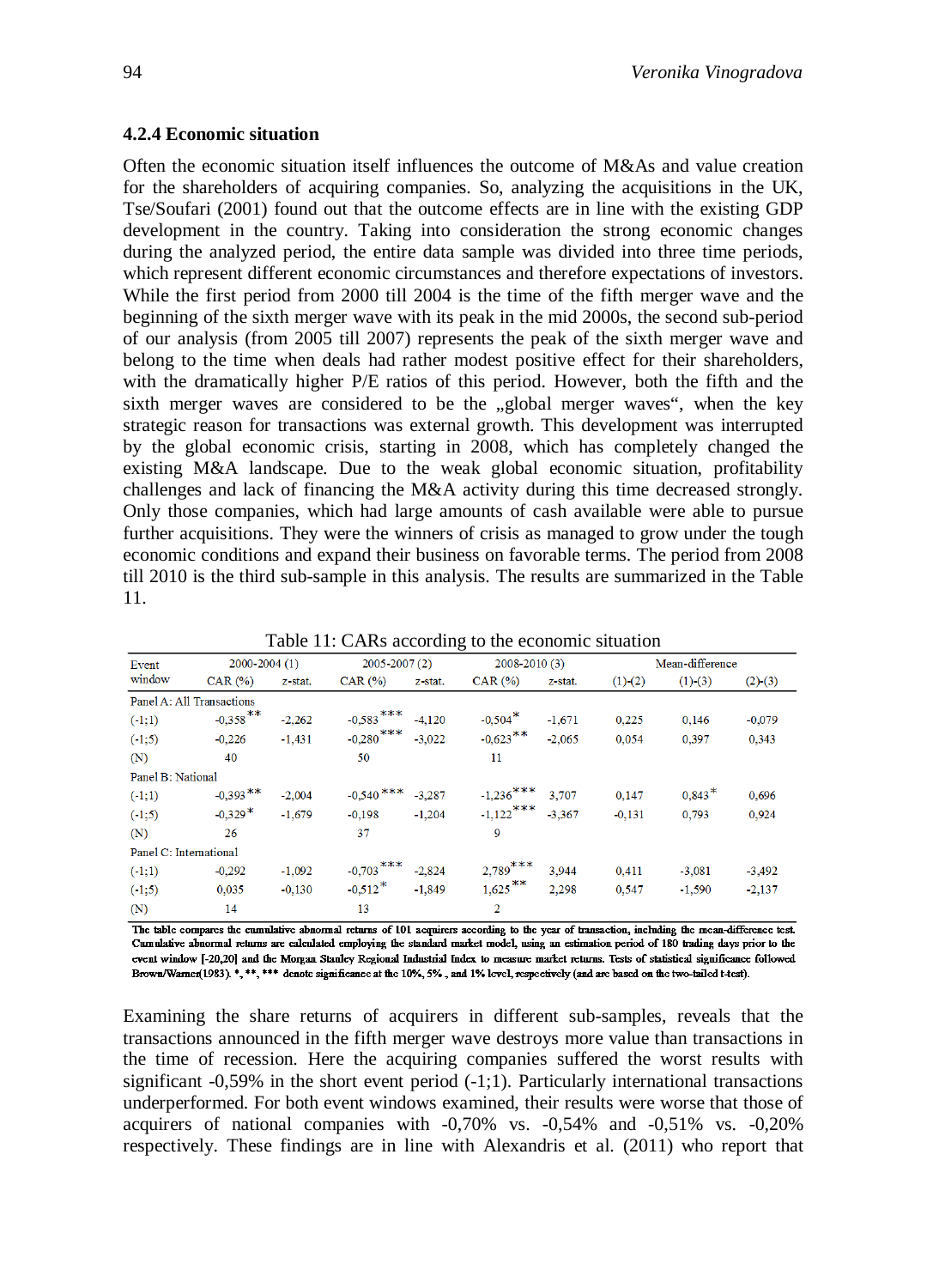despite the good economic conditions and decisive approach of CEOs the acquisitions of the 6th merger wave largely destroyed value. The situation is completely different for the transactions during the both recession periods. The end of the 5th and the beginning of the 6th wave was the period when the acquiring companies performed best. Even though the overall sample experiences slightly negative returns, international acquisitions could achieve the highest results with even slightly positive returns of 0,035% in the event window (-1;5), although statistically not significant. This trend is even more striking for acquisitions during the economic crisis of 2008. While acquirers of national targets during this period suffered the worst results with  $-1,24\%$  and  $-1,12\%$  for the event windows  $(-1,1)$ and (-1;5) respectively, the acquirers of international targets were the best performers. In the both event windows they showed positive statistically significant abnormal returns of 2,79% and 1,63%. It seems that the bad economic situation in the USA and Europe, forced the companies to look for the business opportunities abroad, a strategy which was highly appreciated by investors.

## **4.3 Examples of Value-creating and Value-destroying Transactions**

**4.3.1 Case 1: A successful growth - KLA-Tencor & ICOS Systems** *(strong financial performance before the acquisition, international target from less related industry, revenue enhancement)*

On February, 21<sup>st</sup> 2008 KLA-Tencor Corporation (NASDAQ: KLAC) announced an acquisition of ICOS Vision Systems Corporation NV (Euronext: IVIS) in a cash transaction valued at  $$6.50$  per share. The net transaction value (excluding treasury shares and net of cash) was €316.9 million (approximately \$465.8 million). It represented a 35% premium to the average closing price of ICOS's shares over the preceding 90-days. KLA-Tencor expected for the transaction to be enhancing to earnings per share in the first year.

The management of KLA-Tencor, the leading supplier of inspection and metrology systems to the global semiconductor industry, explained this move as an outstanding opportunity for growth, allowing two companies to combine their complementary businesses, expand the products and services offered and position themselves as a leader in the industry and the "world's best process control company." Therefore, the acquisition offered an "exceptional synergy" in both markets and technologies, with additional opportunities for growth and diversification. Before the acquisition announcement, both companies had complementary market positions, with no overlap in product lines. In the weak market conditions of the industry KLA-Tencor had a good opportunity to take advantage of this situation on account of its position in yield management products.

Investors reacted on the decision of KLA-Tencor management positively with an increase in share price of  $+1,77\%$  in the event window  $(-1,1)$  and  $+1,04\%$  in the event window (-1;10). ICOS shares, whose trading was temporarily suspended, soared 60 percent at 35.52€, returning to a level last seen in July 2007. Shares of KLA-Tencor rose \$1.34, or 3.2 percent, to \$43.50 on NASDAQ.

Also based on the operating performance, the KLA-Tencor belonged to strategic "Star-Performer" acquirers (Vinogradova (2014)). In the year before the acquisition, the firm outperformed its industry in EBITDA, FCF/SALES, and growth rate ratios and therefore was best prepared for the next strategic growth move. Besides, ICOS Systems announced a high expected growth in revenues within the PV market for 2008 and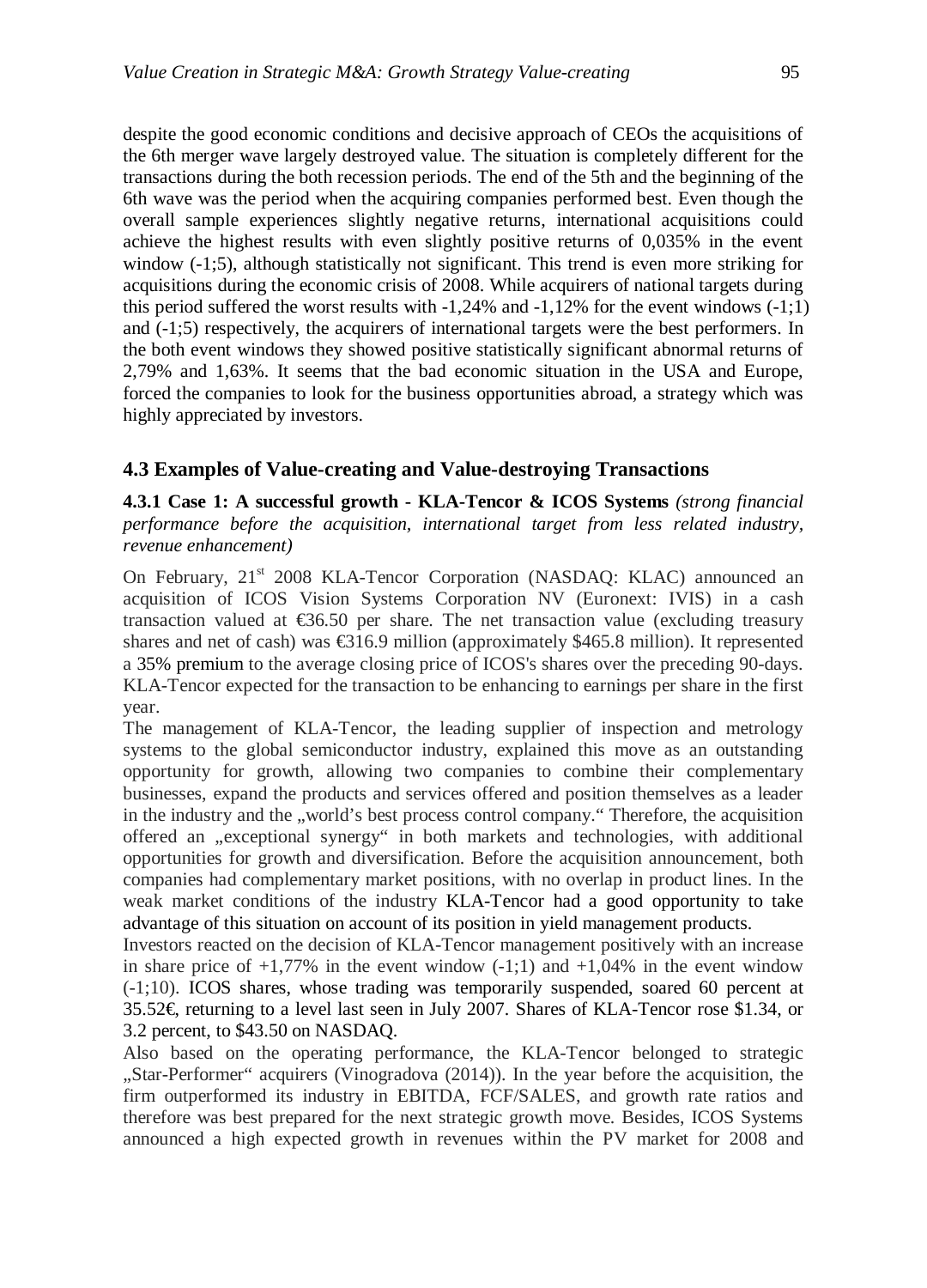received its largest single order for solar cell inspection equipment valued at  $\epsilon 2.3$  million with a Taiwanese PV cell manufacturer in December 2007.

**4.3.2 Case 2: A value-destroying growth - TUI AG & CP Ships** *(weak pre-event performance, acquisition of assets in the hope to grow, strive to improve financial performance)*

On August  $19<sup>th</sup>$  2005, TUI AG announced its acquisition of CP Ships containers for \$21.50 per share of CP Ships, a premium of 9.7% over CP Ships' closing share price on August, 19th. CP Ships' board has unanimously recommended that shareholders accept the offer.

Based on the press release of management, the acquisition was a strategic move for growth and allowed TUI AG to build the second leg for its business that previously was concentrated completely on tourism. The combined company should become one of the world's largest in terms of capacity in the container-shipping market, with a fleet of 139 ships and raise Hapag-Lloyd from its current No.13 position in terms of world freight volume to fifth largest. The combined company would be able to deliver a total capacity of 400,000 containers on more than 100 routes around the world.

The operating performance of both candidates wasn't outstanding, however. Both companies underperformed their industries one year before the acquisition in terms of EBITDA/SALES, FCF/SALES, and growth rates. The CEO of TUI AG however, expected to be able to cut more than €100mn costs. The management announced a restructuring program and promised to be able to increase the profitability of the CP Ships and to make the new entity even more profitable. The key program drivers were optimization of the routes and usage of the larger fleet with the strong assumption of the market boom in China. In other words, TUI AG was a "Restructurer" acquirer (Vinogradova (2014)) and the acquisition could not be considered as a strategic acquisition for growth, rather a financial one for restructuring purposes. As a result, it didn't promise any future growth, especially in the stagnating markets.

Market reacted negatively to the poor growth prospects. Shares of TUI fell for -3,83% in the event window  $(-1;1)$  and  $-1,90\%$  in the event window  $(-1;10)$ , the biggest decline since March 11, 2004. CP Ships was up 1.4% to C\$23.50 in Toronto, the highest in almost 14 months, valuing the company at C\$2.13 billion (\$1.75 billion.)

# **5 Conclusion**

The goal of this paper is to identify the key factors that influence announcement effects of M&As and evaluate the key value drivers that impact performance of the acquiring companies and their value creation for the shareholders in the strategic acquisitions completed between 2000 and 2010. The results should guide the Executives in their growth strategy decisions and make the value-creating transactions possible. Using event-study method and comparative statistics with mean-difference tests, seven variables were identified and tested on their influence on transaction outcome. Besides purely empirical results, the paper takes into consideration the pre-event operating performance of the acquirers and their strategic rational for the acquisition, analyzing how it impacts the outcome. The examples of a value-creating and a value-destroying acquisitions help to understand the strategy behind their success/failure.

In line with existing academic research, the acquiring companies earn negative abnormal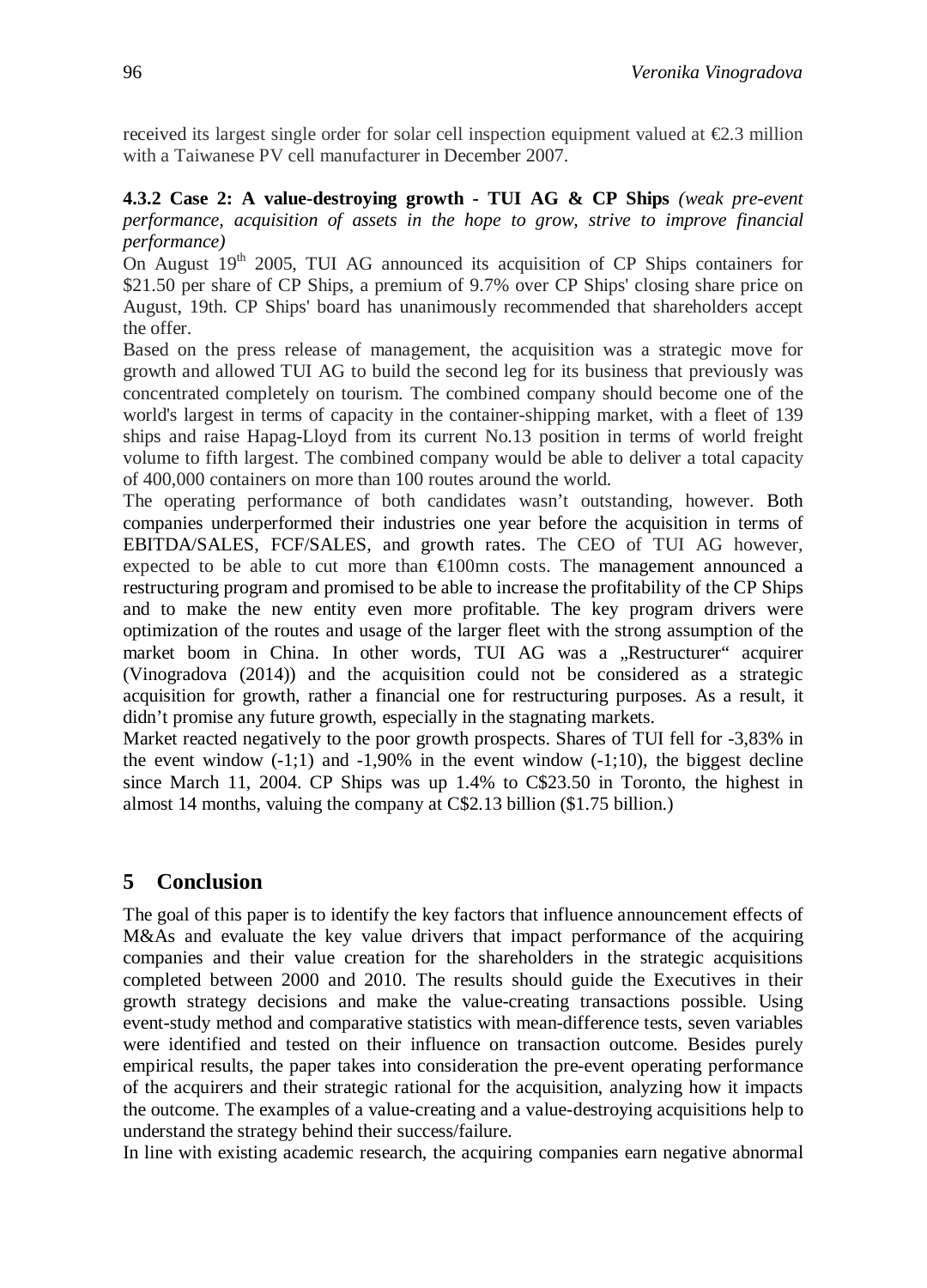returns around the day of the announcement of the transaction. The results are statistically significant for all event windows analyzed, but are the lowest at the day of announcement and three days event widows with –0.76% and -0.52% respectively. However, the univariate analysis showed that there are some variables that significantly influence the outcome of the transaction and the performance of acquiring companies. The method of payment stays one of most important variables influencing the share performance of acquirers. Those acquirers who paid for their acquisitions in cash performed significantly better than those which paid with stock. Contrary to the existing results, the study shows that the investors reacted more positively on the international acquisitions rather than national transactions. This certainly can be explained with the focus of the 5th merger wave on the geographical expansion as well as the fact that the weak economic situation in the USA and Europe during the financial crises in 2008-2010 pushed the acquirers to look for the business opportunities abroad to diversify their risks. Indeed, if we look at the abnormal returns of acquirers throughout different time periods, those acquirers who performed international acquisitions between 2008 and 2010 performed best, having earned significantly positive returns. Another factor, which has impact on the investor reaction, is relatedness of acquirers and targets. The results of this study show that the best performer were those companies, which acquired the related companies in the national market or the non-related in the international acquisitions. Therefore, we can state that investors valued the international expansion into in unrelated businesses most. However, analyzing the national acquirers it turned out that those which had chosen 2 and 3-SIC related targets performed much better compared to those which had chosen 4-SIC related targets. The last strategic determinant – the size, expressed in the value of transaction, had similar impact to those found in the previous academic studies. The acquirers of the smaller transaction could achieve better results compared to the participants of the mega-deals.

However, the results prove that the pre-event operating performance of the acquirers, their financial discipline and ability to make sound value-based decisions impacts significantly the transaction outcome. The acquirers with strong pre-event operating performance whose strategic aim for an acquisition is growth, experience better investors' reaction than those whose reason for the transaction is the current performance improvement. Knowledge of sources for value creation and long-term value perspective rather than focus on short-term returns bring outstanding results. The case studies for the best- and worst performers support these results. Therefore, it can be concluded that the market reaction to M&A announcements can be at least partially forecasted, what can be helpful for both Executives performing M&As for growth as well as investors looking for the increase in value.

**ACKNOWLEDGEMENTS:** I would like to thank Herr Prof. Stöttner, University of Kassel, and Mr. Prof. Penman, Columbia Business School, for their helpful comments and insightful feedback during the process . My thanks go also to the participants of the M&A Conference 2013 in Düsseldorf , Germany, Institut for Finance and Banking at Ludwig-Maximilian-Universität Munich (Herr Prof. Ralf Elsas) for the support with databases and Columbia Business School. All errors are mine.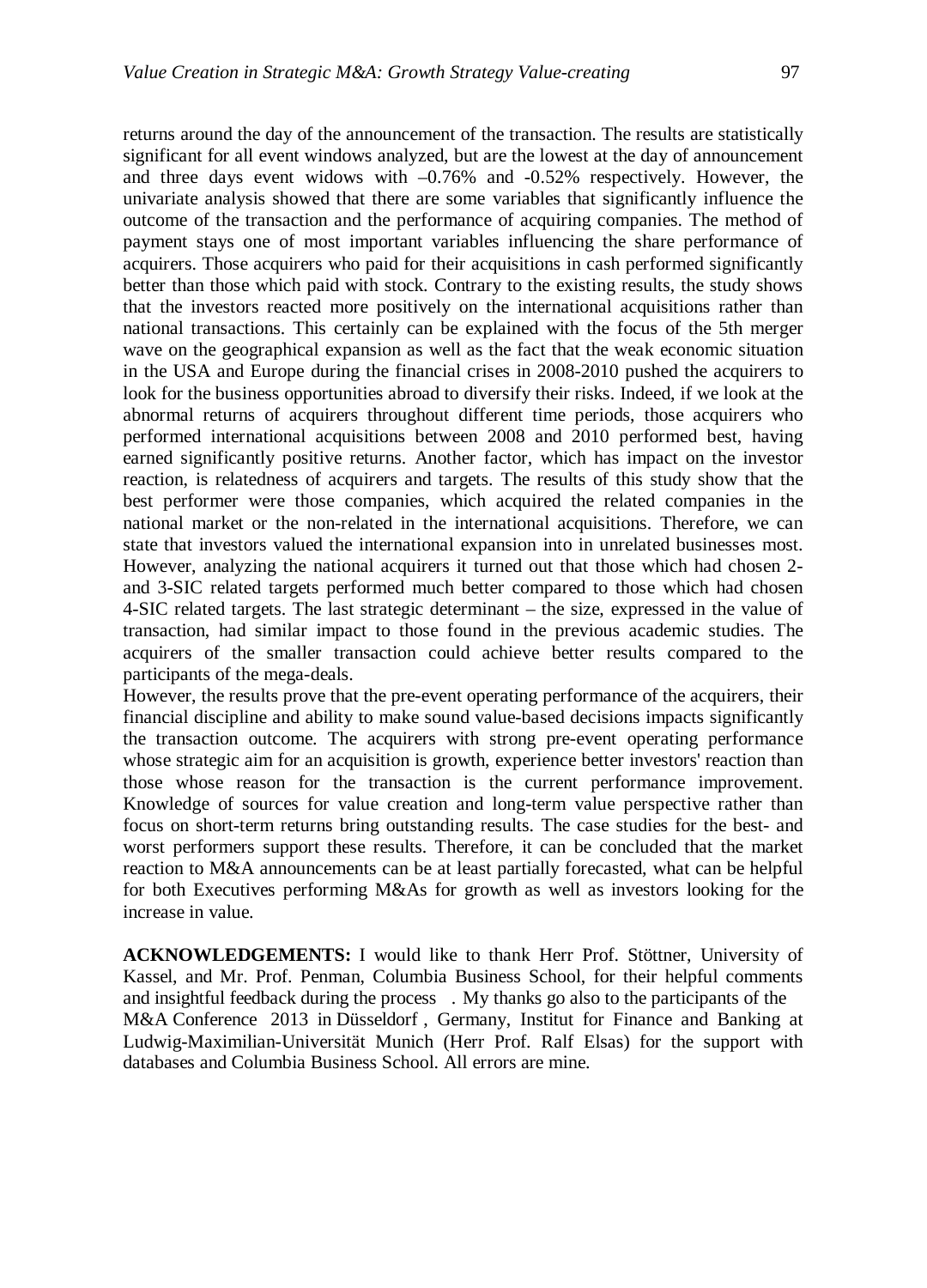## **References**

- [1] G. Alexandris, Ch.F. Mavrovitis and N.Travlos, How have M&As changed? Evidence from the sixth merger wave, *The European Journal of Finance*, **18**(8), (2012), 663 - 688.
- [2] M. Baghai, S. Smit and P. Viguerie, Is your growth strategy flying blind?, *Harvard Business Review,* **87**(5), (2009), 86-96.
- [3] D. Bayazitova, M. Kahl and R.Valkanov, Value creation estimates beyond announcement returns: mega-mergers versus other merger, Said Business School, University of Oxford, *Working paper,* (2012).
- [4] P. Beitel, D. Schiereck and M. Wahrenburg, Explaining M&A success in European banks, *European Financial Management,* **10**(1), (2004), 109-139.
- [5] R.A. Brealey and S.C. Meyer, *Principles of corporate finance*, third edition, The McGraw-Hill, New York, 2003.
- [6] S. Brown and J.B. Warner*,* Measuring security price performance, *Journal of Financial Economics*, **8**(3), (1980), 205-258.
- [7] Cass School of Business, What should I do next? CEO succession, M&A deals and company performance, *M&A research center MARC*, 2009.
- [8] C.M. Christensen, R. Alton, C. Rising and A. Waldeck, The new M&A Playbook, *Harvard Business Review*, **89**(3), (2011), 48-57.
- [9] A. Cybo-Ottone and M. Murgia, Mergers and shareholder wealth in European banking, *Journal of Banking & Finance*, **24**(6), (2000), 831-859.
- [10] A. Damodaran*,* Valuation approaches and metrics: a survey of the theory and evidence, *Foundations and Trends® in Finance*, **1**(8), (2005), 693–784.
- [11] G.L. DeLong, Stockholder gains from focusing versus diversifying bank mergers, *Journal of Financial Economics*, **59**(2), (2001), 221-252.
- [12] E. Devos, P. Kadapakkam and S. Krishnamurthy, How do mergers create value? A comparison of taxes, market power and efficiency improvements as explanation for synergies, *Review of Financial Studies*, **22**(3), (2009), 1179-1211.
- [13] B. Diepold, R. Feinberg, D.K. Round and J. Tustin, Merger impacts on investor expectations: an event study for Australia, *International Journal of the Economics of Business*, **15**(1), (2008), 45-62.
- [14] C.S. Eun, R. Kolodny and C. Scheraga, Cross-border acquisitions and shareholder wealth: tests of the synergy and internalization hypotheses, *Journal of Banking & Finance*, **20**(9), (1996), 1559-1582.
- [15] D. Harding and S. Rovit, Building deals on bedrock, *Harvard Business Review*, **82**(9), (2004), 121-128.
- [16] I. Hasan, H. Schmiedel and L. Song, Growth strategies and value creation: what works best for stock exchanges?, *Financial Review*, **47**(3), (2012), 469-499.
- [17] R. Heron and E. Lie, Operating performance and the method of payment in takeovers, *Journal of Financial and Quantitative Analysis*, **37**(1), (2002), 137-155.
- [18] A. Ismail and I. Davidson*,* Further analysis of mergers and shareholder wealth effects in European banking, *Applied Financial Economics*, **15**(1), (2005), 13-30.
- [19] S. Kedia, S.A. Ravid and V. Pons, Do vertical mergers create value?, *Financial Management*, **40**(4), (2011), 845-877.
- [20] J. Kim, J. Haleblian and S. Finkelstein, When firms are desperate to grow via acquisitions: the effect of growth patterns and acquisition experience on acquisition premiums, *Administrative Science Quarterly*, **56**(1), (2011), 26-60.